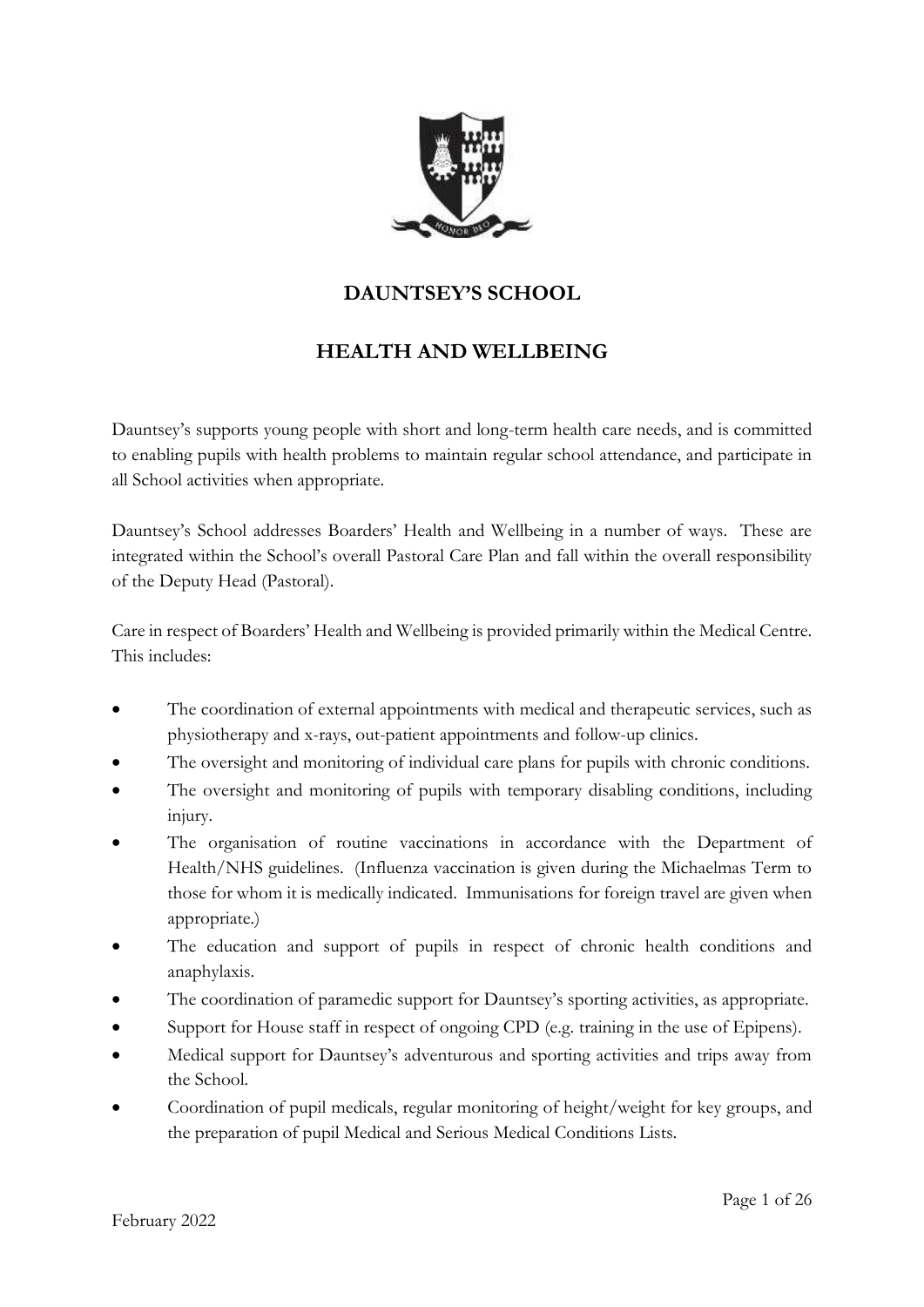The Medical Centre can refer boarding pupils for routine (i.e. non-emergency) dental, orthodontic, ophthalmic or other specialist services. Parents may choose to organise such appointments independently (particularly for ongoing treatment) and are asked to abide by the School's stipulation that appointments do not cause pupils to miss other School commitments.

Home remedies, including over-the-counter medicines such as analgesia, can be provided by the Medical Centre. Records of the issue of OCMs are held at the Medical Centre as given in the Protocol given at Annex A.

Dauntsey's School provides Emergency First Aid training for staff, on a regular basis. Each area of the campus has a designated member(s) of staff responsible for Emergency Aid, in accordance with the School's Health and Safety Policy. Lists of qualified staff members are maintained by the Human Resources Manager.

All members of staff who routinely deal with pupils are made aware and updated of those pupils who have potentially life-threatening conditions, and this information is contained in the Medical Conditions found in iSAMS. The "need to know" in these cases, in the best interests of pupil welfare, is considered to be such that it overrides ordinary medical confidentiality.

Staff are encouraged to seek training from the Medical Centre staff, as part of their CPD, to help support pupils with known medical conditions, which impact on their daily life in the School.

### **Nursing Staff**

The Medical Centre is staffed by a team of 8 Nurses, and a medical centre assistant. There is 24 hour cover by a trained Health Care Professional in the medical centre during term time.

### Medical Staff

School Doctor – surgery twice a week. (See COVID-19 Protocol at Appendix L)

Out-of-hours cover is provided by Medivo who provide integrated and urgent care and provide out of hours care.

Upper School pupils routinely self-medicate prescribed medication, based on the assessment of the Medical Officer, and accordingly to guidelines (Appendix B) which are issued to pupils on receipt of their medication, except in very rare instances. Medication is given to pupils in the original labelled packet and it is their responsibility to take it as advised. Parents are not routinely informed by the Medical Centre team about prescriptions. Instead, pupils are encouraged, as appropriate, to keep their parents fully informed about their medical wellbeing, consultations and treatments.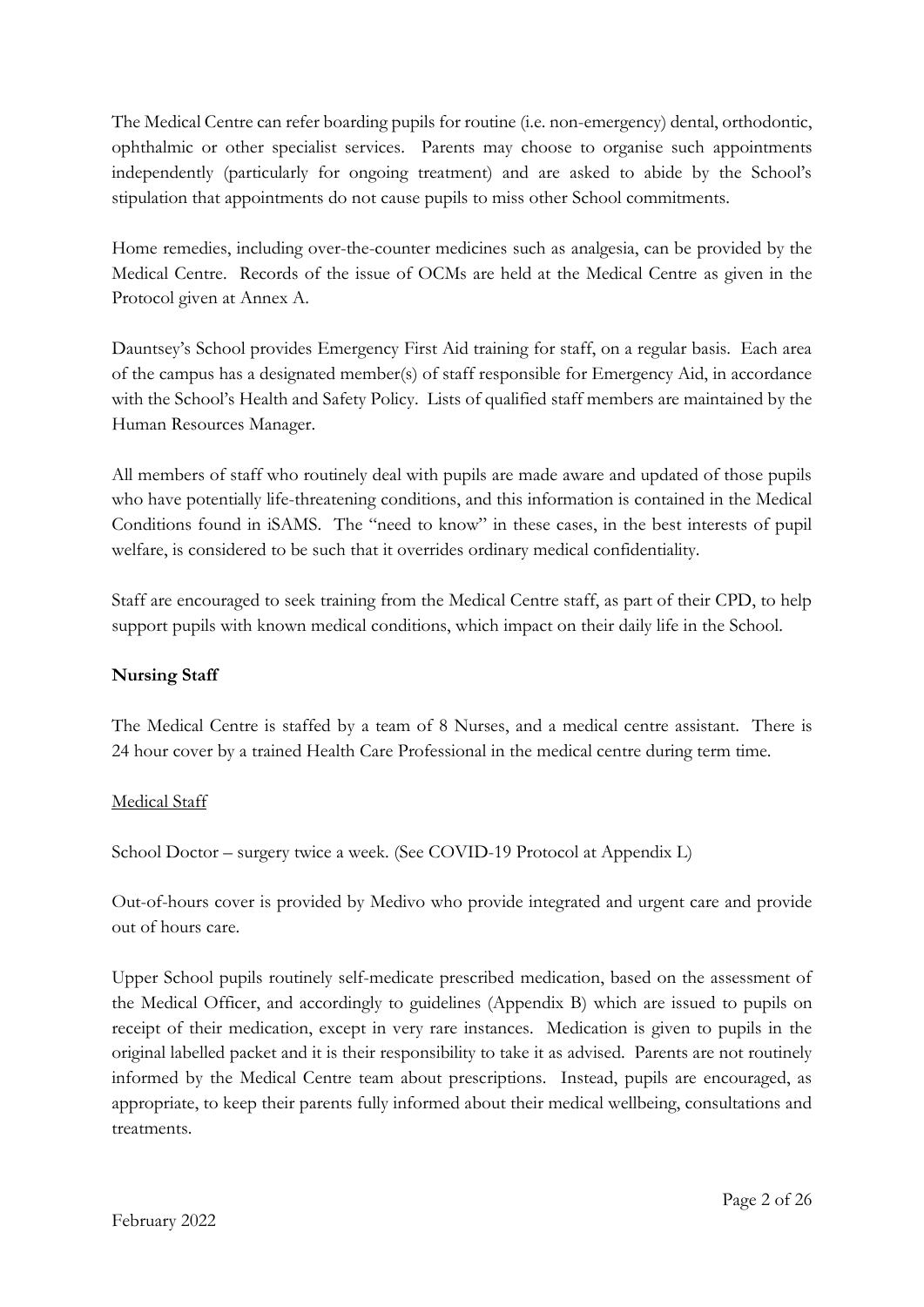Pupils in The Manor will have all their medicines held in The Manor Medical Centre and administered by a designated tutor who will then liaise with the nurse on duty at main school.

### **Liaising with Parents**

The School promotes on going communication with parents in order to ensure that the specific medical needs of all pupils in our care are known and met.

Parents of a pupil must inform the Medical Centre if their child has or develops a medical condition and, where appropriate, provide the School with appropriate medical evidence and / or advice relating to their child's medical condition.

Where appropriate, parents will be invited to consult with the School and relevant healthcare professionals in order to produce an Individual Health Care Plan (IHCP) for their child.

### **Consent for the Administration of Medicines and Medical Treatment**

We aim to promote and maintain a partnership of consent for the provision of medical care to pupils at Dauntsey's – between pupils, health professionals, parents and/or non-medical carers. We also encourage pupils to understand and take control of their own treatment, if able to do so.

Parents of all pupils at the School are required to complete the relevant parental agreement to administer medicine when the pupil starts at the School and this remains valid for the duration of the pupil's time at Dauntsey's.

However, where a pupil is considered to be Fraser competent, the School recognises that he or she is able to consent to his or her own medical treatment.

It is the School's normal practice to ask pupils to agree to keeping their parents informed about significant use of medications or treatments. If staff feel they need to discuss treatment with parents they should talk this through with the pupil concerned first.

The Medical Centre is responsible for maintaining and keeping records of consent.

### **Admissions**

The Medical Centre contains in-patient beds, for pupils needing overnight accommodation, and for pupils needing short term observation for minor illness. Pupils are permitted to rest in house for some ailments, based on the assessment, and on-going review, of the Medical Centre. In such cases there is close communication between the Medical Centre and the Housemaster/Mistress. Parents are informed of admission and have the option to take them home to recover.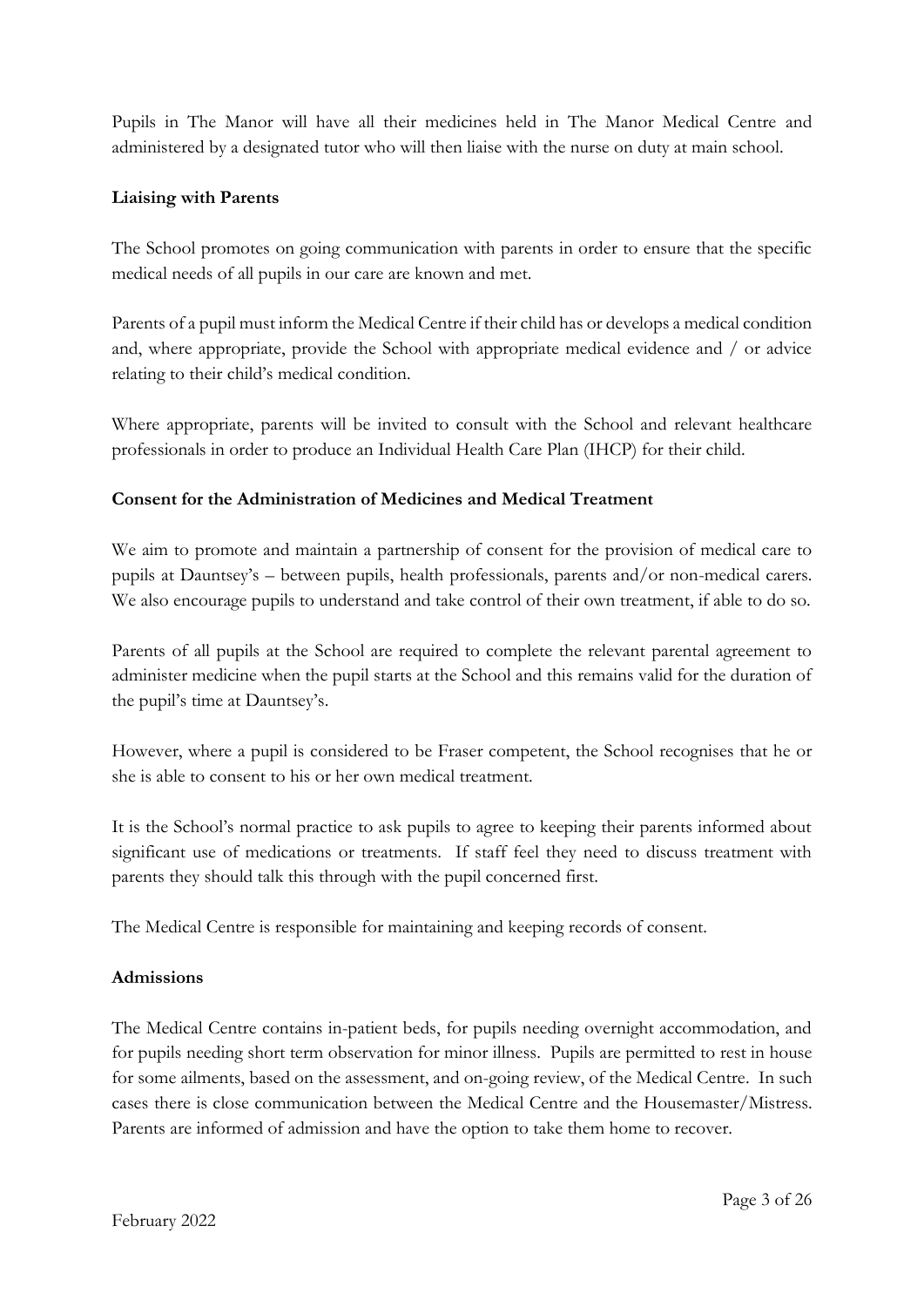When pupils are admitted to the Medical Centre from a House or any area of the School or playing fields:

- They should ideally be escorted by an adult or a responsible pupil.
- Warning of the admission should be made beforehand by telephone whenever possible.

Housemasters/Mistresses are always notified of the admission of a pupil by e-mail, and often by telephone as well. On discharge, either after full admission or lying down, the Housemaster/Mistress is informed.

All overnight admissions are notified to parents, usually by telephone, as soon as possible.

If day pupils are taken ill while they are in School, they must report to the Medical Centre who will contact the parents and arrange for them to go home if appropriate.

### **Medical Centre List**

A list of pupils who are ill, or absent from routine School activities, on account of illness, is maintained on iSAMS.

Pupils must obtain permission from the Nurse on duty before visiting in-patients.

#### **Hospital Out-Patient and other appointments**

These are monitored by the Medical Centre and transport and escort arranged by them. Communications with pupils for these is by e-mail and a reminder slip.

#### **Off-Games Notes**

These are issued from the Medical Centre for varying periods of time – they may specify or exclude specific sports. Only pupils in possession of a valid Off-Games note may be deemed to be ineligible to play sport. Off-Games notes should be shown by pupils to the teacher in charge of lessons or activities, such that absence from games can be recorded.

The expectation for pupils who are "off games" through injury in training in the immediate runup to matches, is that they will travel with their teams, to act in support of their team mates.

The Medical Centre follows a specific protocol in respect of head injuries, in close liaison with sports coaches and based on MOSA and RFU guidance where sporting activity is concerned.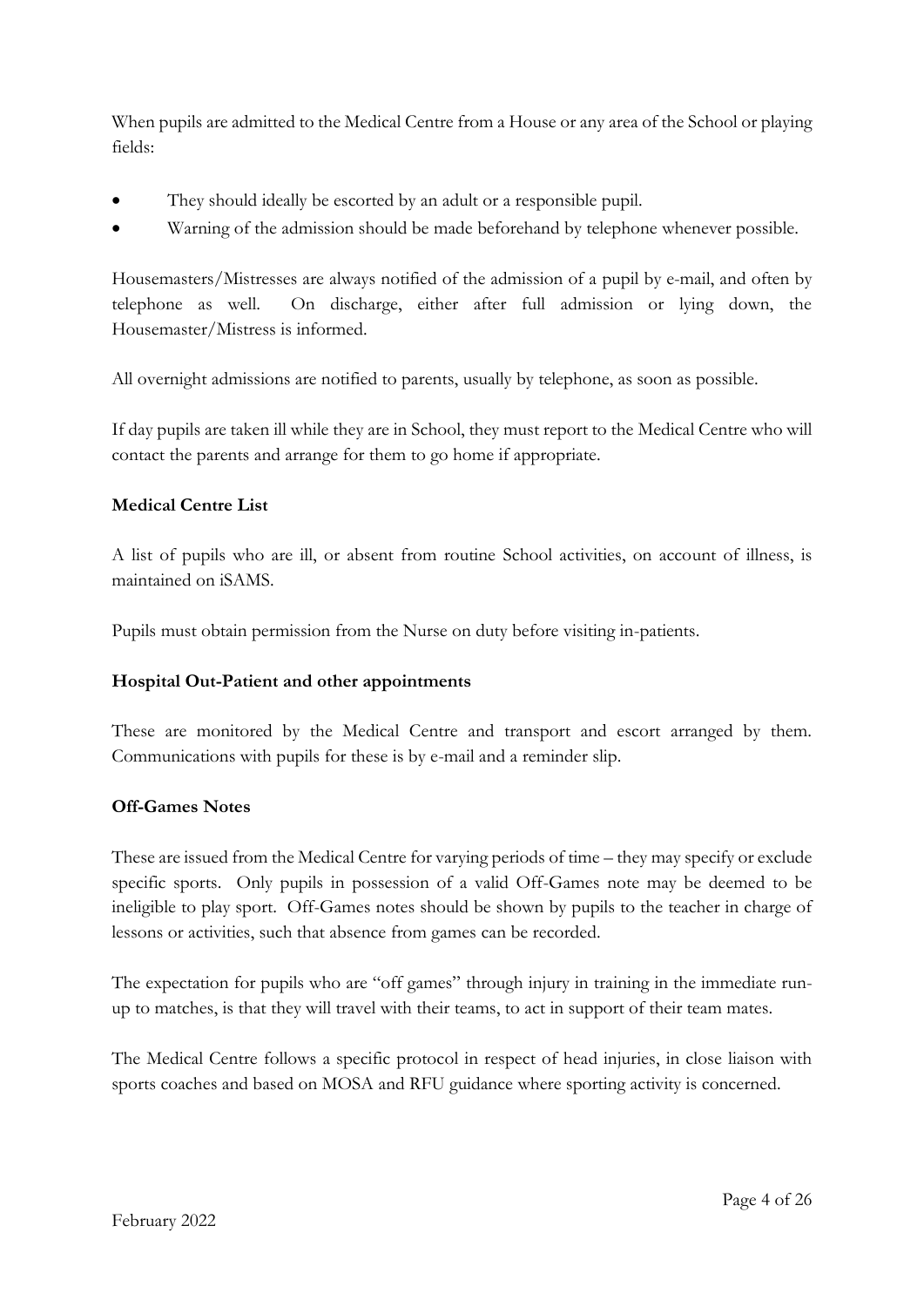### **Medicals**

All new pupils' parents complete a Medical Declaration Form on entry to the School. Parents are asked to indicate routine as well as serious medical conditions, past inoculations and vaccinations and their child's existing GP.

All boarding pupils register with the School's Medical Officer (via the Joining Papers from the Admissions Department) on their entry to the School.

Mouth guards for sport are obtained by pupils either prior to arrival at Dauntsey's and it is the responsibility of parents to provide their children with correctly fitting mouth guards and to update these as appropriate (e.g. following orthodontic treatment), or they can attend the Sports Dental Clinic provided by Dauntsey's School.

### **Health Education**

Health Education and the promotion of healthy lifestyles are felt to be an important part of the work of the Medical Centre. Posters, pamphlets and other teaching aids are available and the nurses are happy to talk to pupils on any aspect of health.

Advice about sexual health, quitting smoking, nutrition, Gap Year safety, drug and alcohol misuse, skin care/sun care, and many other topics are available.

The Medical Officer, Senior Sister and Counsellor are members of the School's Health Education Committee and contribute regularly to the School's PSHE programmes for pupils.

### **Counselling**

There is a pastoral/medical team to assist HMs and tutors if and when they require help with the management of pupils with emotional, behavioural or psychological problems. The Chaplain, Medical Officer, Nurse-Manager and Counsellor are all available for discussion about individual pupils.

The School Counsellors are Mrs Carol Coupe and Mrs Ruth Archer. Confidential appointments are offered five days a week. The Counsellor sees pupils by appointment, made through the Medical Centre or directly with them via e-mail or telephone. Pupils can self-refer or can be referred by Housemasters/mistresses or Tutors, by parents, friends or through the medical staff.

On arrival at the School, and as part of the induction process, all pupils have the chance to meet the Counsellor. This is done through small House groups. The Counsellor also visits Houses, and the service is advertised via House Notice Boards, wallet cards and leaflets.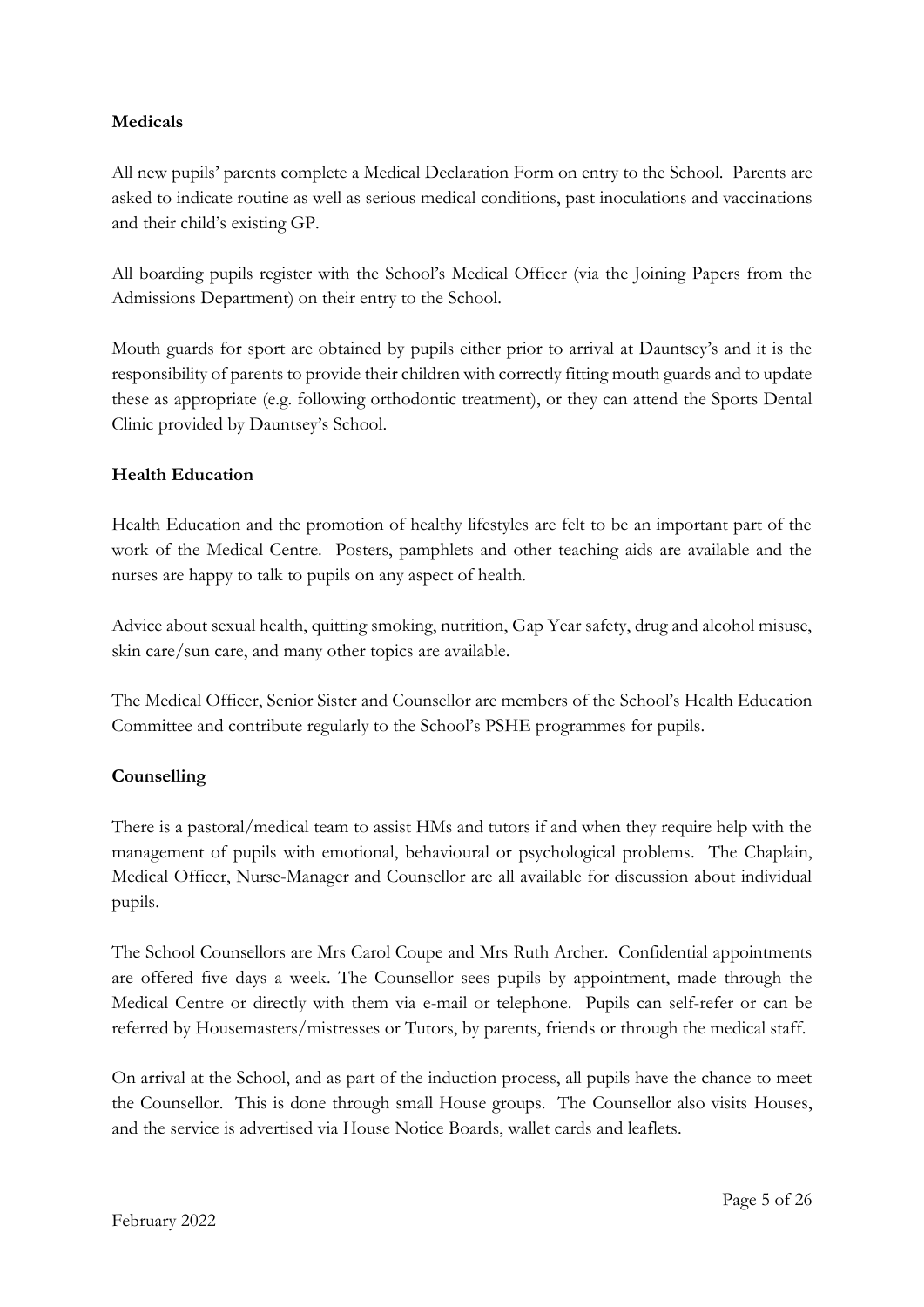Dauntsey's pastoral staff also meet with the Counsellor for guidance and advice on how to help pupils, both in the case of individuals, and also in respect of more general adolescent issues, as part of their ongoing CPD.

There is no charge to pupils/parents for counselling.

The Medical Centre and Counsellor offer CONFIDENTIAL pastoral support. This means that the consent of the pupil will be sought and, except in exceptional circumstances, obtained before any form of disclosure or referral. The Medical Centre team always encourages pupils to tell their parents and Housemasters/mistresses if they are in difficulties but must abide by their decision if they refuse to do so.

Consequently, it is important that Housemasters/Mistresses should feel able to refer parents to the Medical Centre if they find they do not have enough information about the pupil to answer parents' queries. They will have the full support of the Medical Officer in doing so.

The School's senior, confidential pastoral team, consisting of The Deputy Head (Pastoral), Medical Officers, Counsellors, Chaplain and Senior Sister meet regularly to discuss individuals and issues, such that the holistic best interests of pupils can be met.

### **Urgent Problems on School Premises**

Occasionally urgent attention/first aid may be required outside the Medical Centre. If the nurse is required to attend outside the Medical Centre the nurse will be contactable by mobile phone.

Temporary closure of, and absence from, the Medical Centre by adult members of staff, during term time, will only take place in the most exceptional circumstances and the duration of any such closure kept to an absolute minimum.

The Health and Wellbeing Policy also includes the following Protocols:

- a. Protocol for the Administration of Medicines Record Keeping, Storage and Access.
- b. Protocol for Administering OCMs.
- c. Prescribed Medication Instructions.
- d. Protocol for Emergencies/Injuries.
- e. First Aid Protocol in the Event of Epilepsy.
- f. Protocol for Children with Diabetes Mellitus.
- g. Protocol for Pupils who need to Self Inject and Protocol for Needlestick Injuries.
- h. Protocol for with Pupils with Food Allergy.
- i. Protocol for Spillages of Blood or Body Fluids.
- j. Asthma Policy and Protocol.
- k. Dauntsey's Medical Centre COVID Protocol.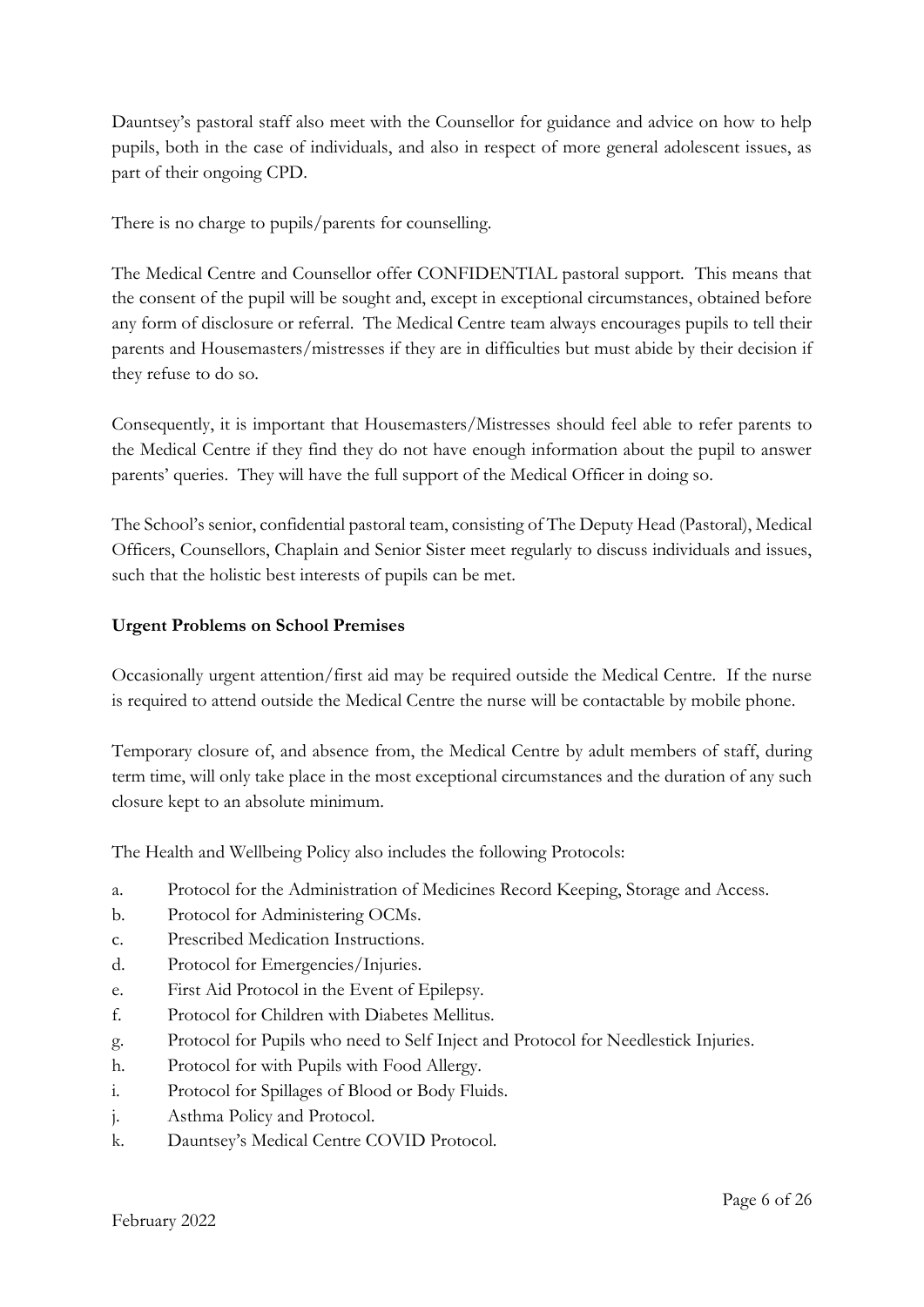Jo Walford Nurse Practitioner Bsc (Hons) Medical Centre

| Reviewed:    | February 2022 |
|--------------|---------------|
| Next Review: | February 2023 |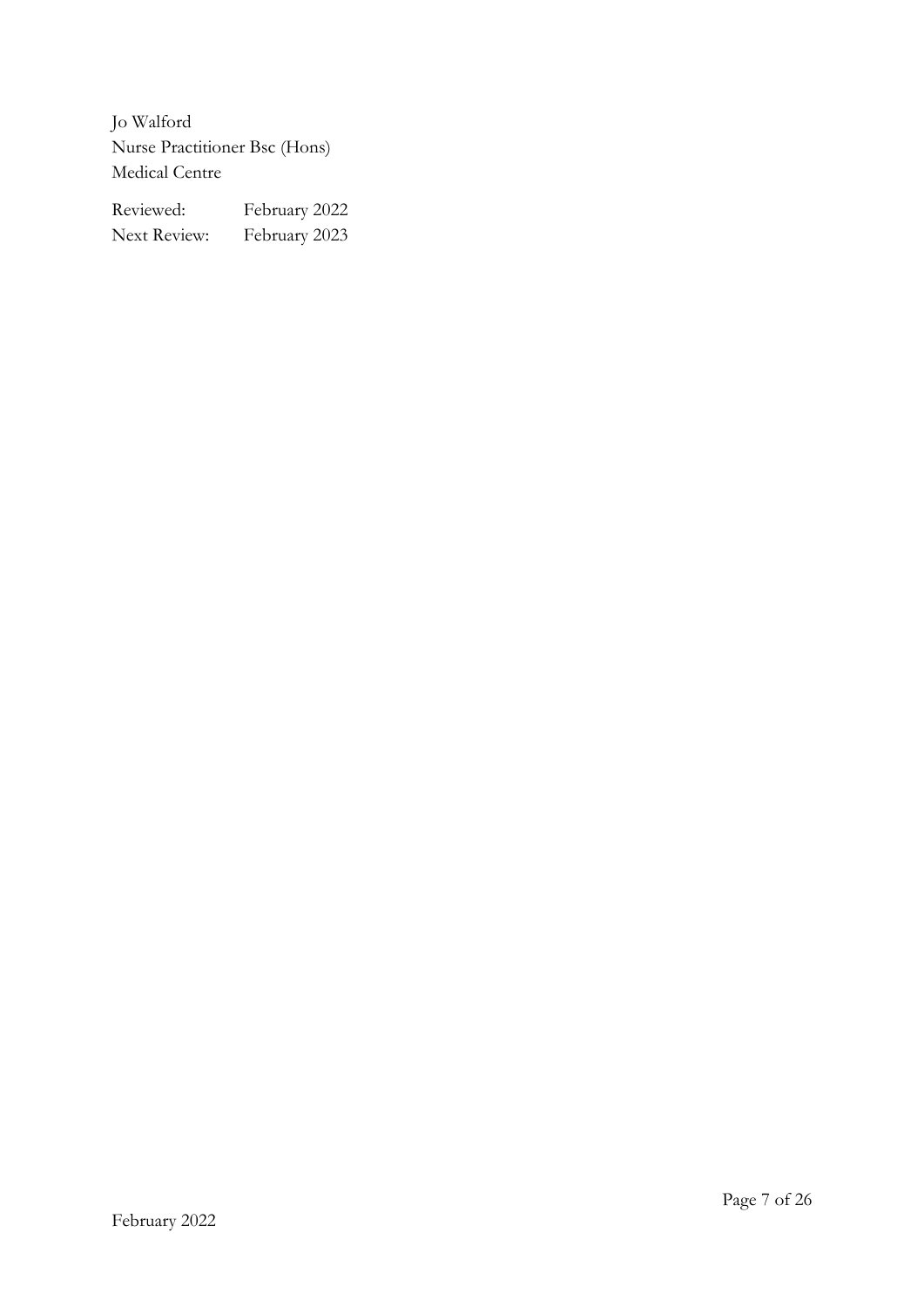# **A Protocol for the Administration of Medicines Record Keeping, Storage and Access**

#### **Access to medication**

- The School requests that medication should only taken at School if it is essential, and that it is where it would be detrimental to the pupil's health not to administer the medication during the School day. In respect of day pupils, where possible, medicines should be taken at home, before and after attending School.
- Where boarders require medication they must attend the Medical Centre, where possible.
- Where pupils must have access to medication, a request for medication should not be denied unless this decision can be justified.

All staff should know the correct procedures for pupils to obtain medication, and how to access the medicine cupboard in their area

#### **Emergency medication**

- Emergency medication (e.g. Epipens, Asthma Reliever Inhalers, Hypostop). Pupils should carry these with them at all times. Spares should not be kept in locked cupboards but in a readily accessible place known to everyone concerned, including the pupil.
- In the event that named emergency medication is mislaid or unavailable, School Medical Centre staff can give it under their own protocol, and they should be contacted immediately.
- Members of staff in charge of School trips are advised to check that pupils are carrying emergency medication with them before leaving School.

### **Record-keeping**

- Where School staff administer medication, the Medical Centre keeps comprehensive individual treatment records for every pupil, recording dates and times of all medications given at the Medical Centre.
- Every Boarding House must keep a House Register of all medications and treatment given to individual pupils in the House. House records will be inspected regularly by Medical Centre Staff. Entries should always include:
	- o Date and time
	- o Drug and dose given
	- o Reason for treatment
	- o Name of member of staff giving drug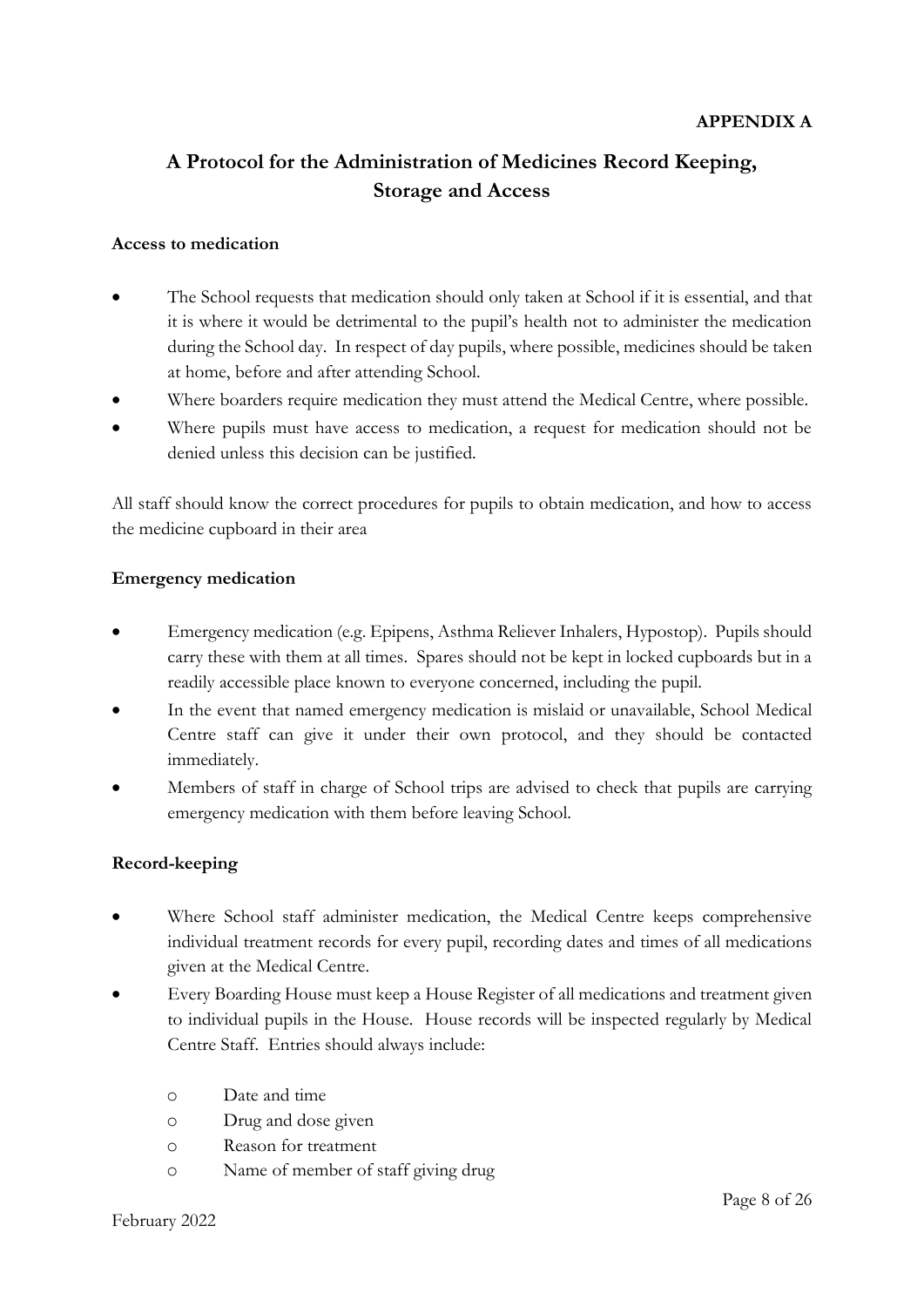- School Trips: Staff are advised to note any treatments given as described above, so that details can be transferred to the pupil's main records.
- Emergency treatment for pupils. The Medical Centre must be informed immediately if there is any emergency medication administered to pupils, and this will be recorded on their main record.

#### **Storage of medication**

The Medical Centre is fully equipped with locked medicine cabinets and a "drugs only" fridge that is checked daily to maintain temperature control.

- Medicines should be kept in the original pharmacy supplied box / packet, with detailed instructions for use. If a pupil has more than one medication, they should be in separate containers with specific instructions for the use of each medication. Prescription medicines should be clearly labelled with the name of the pupil and should only be administered to that pupil.
- A designated member of staff in every area supplied with medicine storage facilities should check expiry dates regularly once a month, and deliver drugs no longer needed or out of date to the Medical Centre for proper disposal.
- Pupils who self-administer medication will be permitted to have a supply that they store amongst their personal possessions.

#### **Pupil's own medicines brought into School**

When we are aware of a situation where a pupil is using their own medication, community safety must be discussed with the pupil, and their competence assessed. As far as possible, the pupil should be allowed to retain control of their medication and treatment but large quantities should be kept locked up, in the Medical Centre.

#### **Administration of medicines**

Procedure for giving medication

- Check the pupil's name. Never give a pupil someone else's named medication.
- Check the expiry date on the medication.
- Check written instructions regarding dose, frequency of administration, or any special instructions provided by Doctor, Parents, Pharmacy or Medical Centre.
- If it is a new medication to the pupil discuss the instructions for use with them and make sure they know why they are to have it.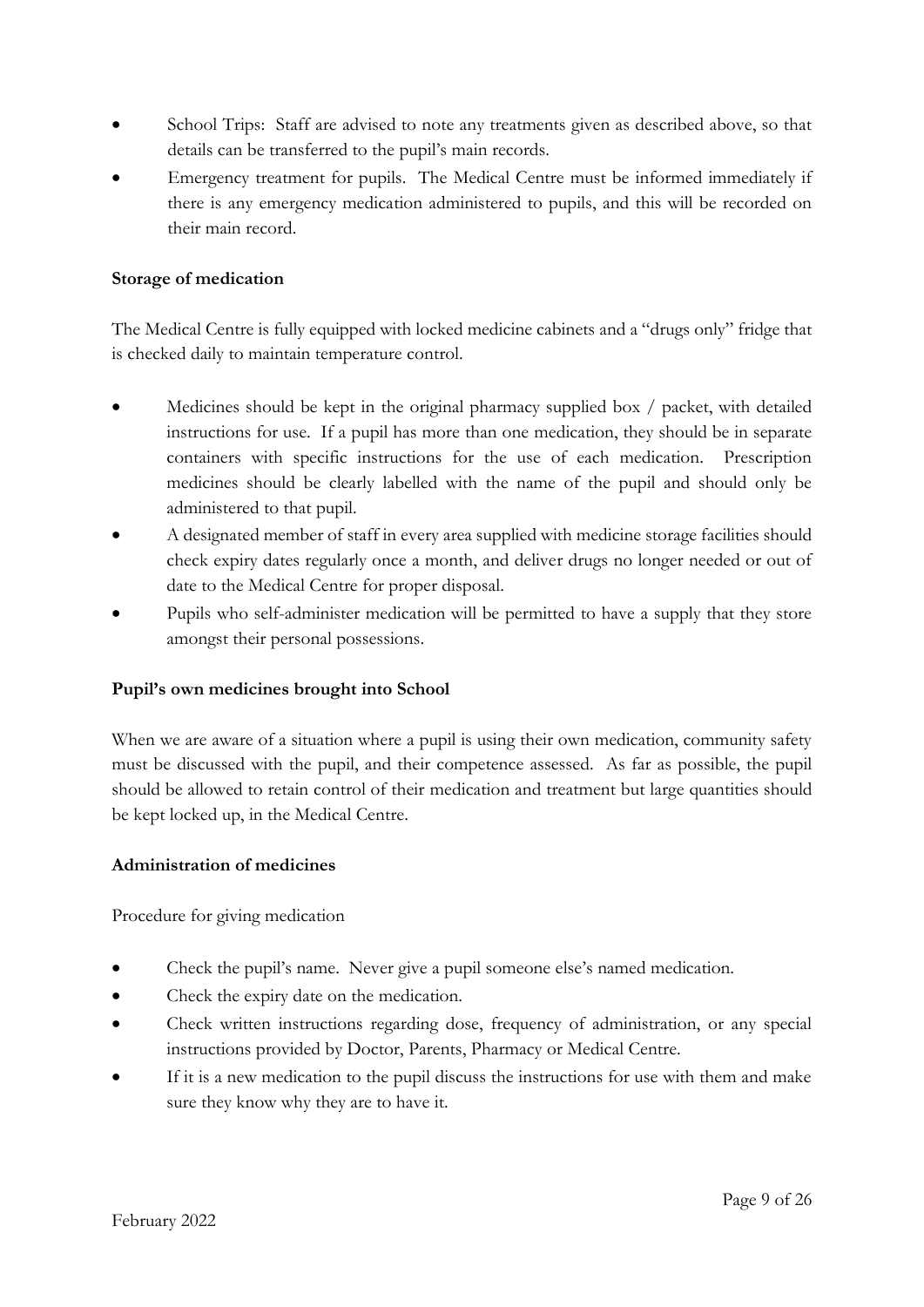- Check their consent status. Ask the pupil when they last had any medication, and what it was, especially if giving analgesia. Be aware that they may have had medication from another source, including their own private supply.
- If a pupil refuses to take a named medication, do not force or pressurise them. Record the incident in the medicine record.

Named prescription or 'over-the-counter' medications

- 1. Parents are responsible for informing the School of any medication that their child has to take during the School day, giving written instruction for its use, and all prescribed medication must be in the original box/packet with a pharmacy label.
- 2. When a child needs supervision taking medication, they must attend the Medical Centre.
- 3. The Medical Centre decides when a pupil is able to carry their own medication. It is expected that most senior school pupils will be managing their own medication in this way.
- 4. Parents are informed that all pupils needing Asthma reliever inhalers, Epipen emergency adrenaline or Hypostop/Glucagon emergency glucose must carry them on their person at all times during the School day. Stock emergency drugs are kept at the Medical Centre. Members of staff taking games, activity sessions or school trips have a particular responsibility to check that pupils are carrying their medication.

### **Giving non-prescriptive stock medicines**

### General points

- 1. The Medical Centre should only keep stocks of medicines for use within the terms of this protocol. The short list of medicines supplied or recommended has been endorsed by the School Medical Officer as being safe and effective for treating minor ailments.
- 2. Any other medicines must be for individual named pupils and supplied by Doctors, Parents or Medical Centre Staff.
- 3. Stock medicines may be requested by pupils, or may be offered by staff on the advice of the Medical Centre to provide regular treatment during acute illness or following injury.

USE THE PROTOCOLS PROVIDED FOR THE USE OF EACH NAMED STOCK MEDICINE.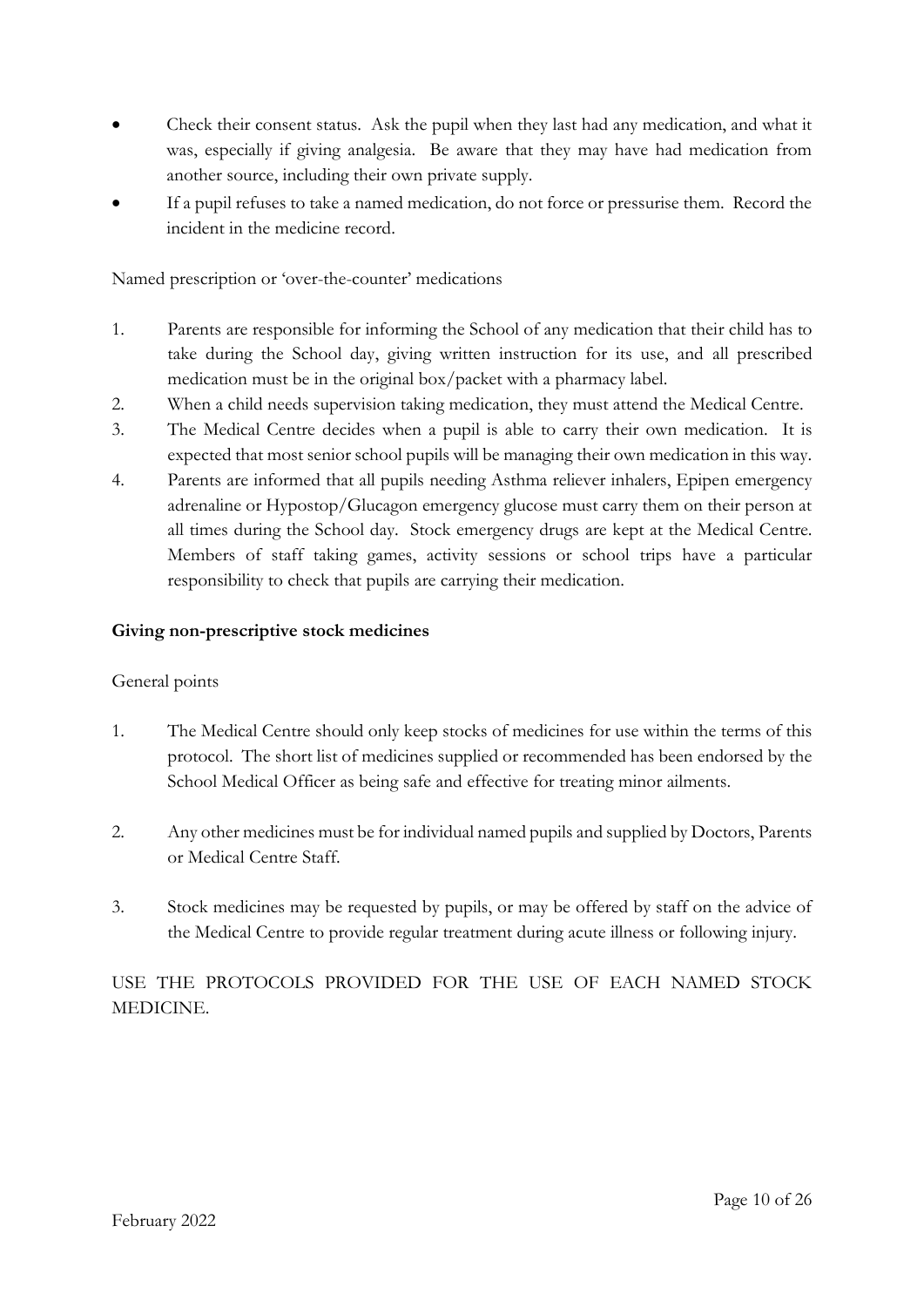#### **Emergency medication**

Procedures for giving emergency medications are included in the files about special medical needs, where there are also lists indicating which pupils carry emergency medication, and individual health care plans giving details of the emergency procedure for that pupil endorsed by the parents. If you require further training to enable you to look after one of these pupils, please contact the Medical Centre.

Housemasters/Mistresses, Tutors and Matrons may administer medications in order to act as any reasonable parent would. These detailed guidelines are to assist members of staff that are prepared to take on this role, and safety procedures described must be followed at all times.

Please contact Medical Centre Staff at any time for further advice, support or training.

#### **Administration of medicines - School trips**

Teaching staff may choose to administer medications in order to act as any reasonable parent might while in loco parentis. These detailed guidelines are to assist members of staff that are prepared to take on this role, and the safety procedures described must be followed at all times.

Please contact the Medical Centre Staff for further advice, support or training.

#### **Care of boarders who become unwell**

Boarders who become unwell will be assessed by the Medical Centre and an appropriate plan of care will be arranged.

Boarders are looked after in the Medical Centre where:

- There are separate male and female rooms.
- Each room has its own en-suite facilities.
- There is 24 hour cover by a qualified Health Care Professional.
- Pupils will be reviewed regularly by a doctor.
- Internet access and phones/laptops are permitted.
- Visitors are welcome at discretion of the nurse on duty.

Pupils are permitted to rest in house for some ailments, based on assessment and on-going review by House staff in close consultation with the Medical Centre.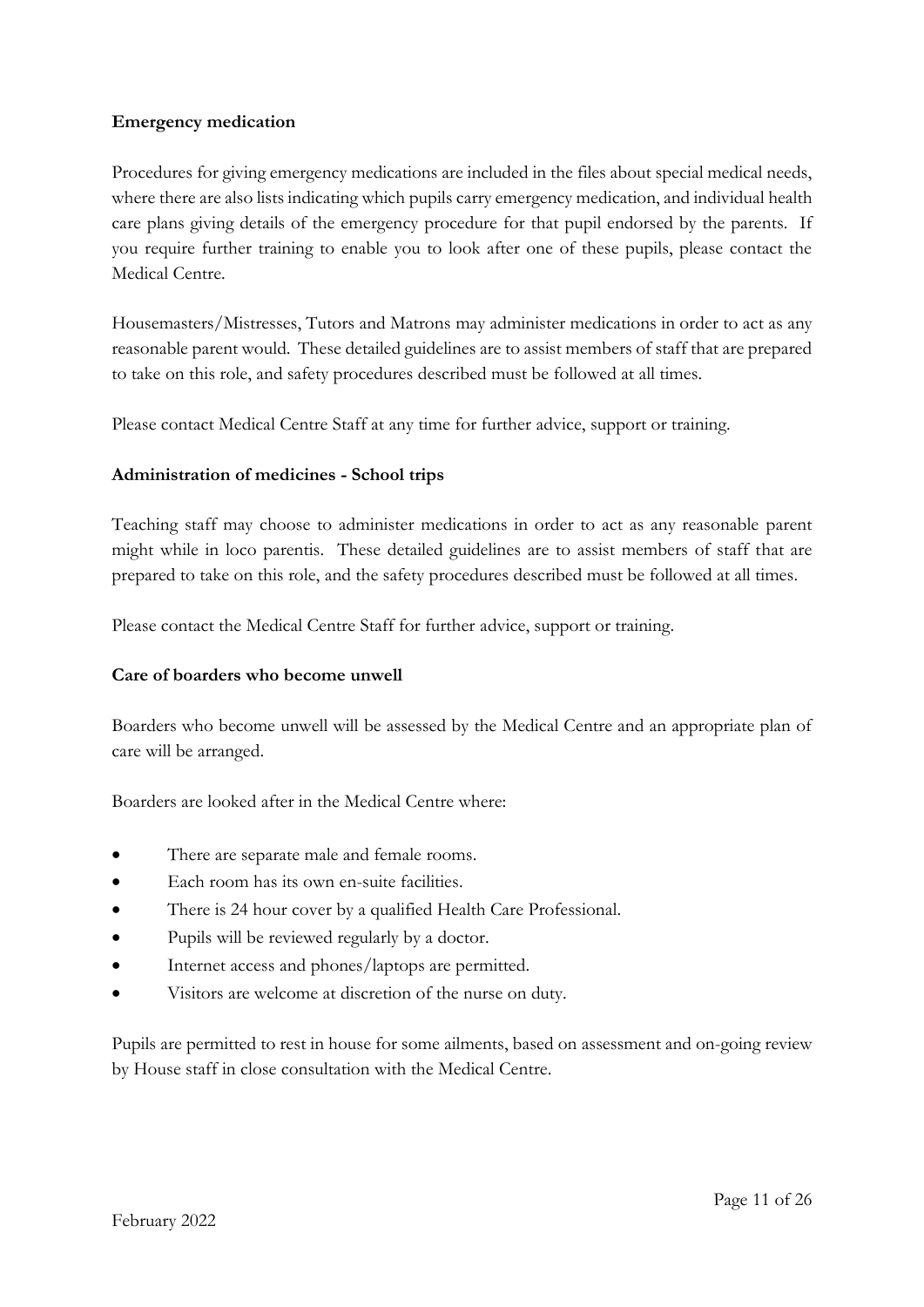### **Attending medical appointments**

Where possible day pupils are asked to arrange medical appointments outside of School hours. Where this is not possible, parents should notify the Housemaster/mistress of the details of the appointment so that the reason for the pupil's absence can be properly recorded.

If a boarder is required to attend a medical appointment during School time, the Medical Centre Assistant will attend the appointment with him or her.

#### **Unacceptable practice**

Staff should use their discretion and training with regard to each individual pupil's medical needs, by reference to their IHCP as appropriate.

However, staff should be aware that the following practices are generally unacceptable:

- Preventing access to medication and relevant devices (such as inhalers), where this is reasonably required;
- Assuming that all pupils with the same conditions require the same treatment;
- Frequently sending pupils with medical conditions home or back to the boarding houses and/or unreasonably preventing them from taking part in normal School activities, unless this is provided for in the IHCP or by their medical advisors;
- Penalising pupils for their attendance record, if their absences are related to their medical condition (e.g. hospital appointments);
- Preventing pupils from drinking, eating or taking toilet or other breaks when required to enable them to manage their medical condition effectively;
- Preventing pupils from participating in, or creating unnecessary barriers to children participating in all aspects of School life or otherwise acting in a discriminatory manner.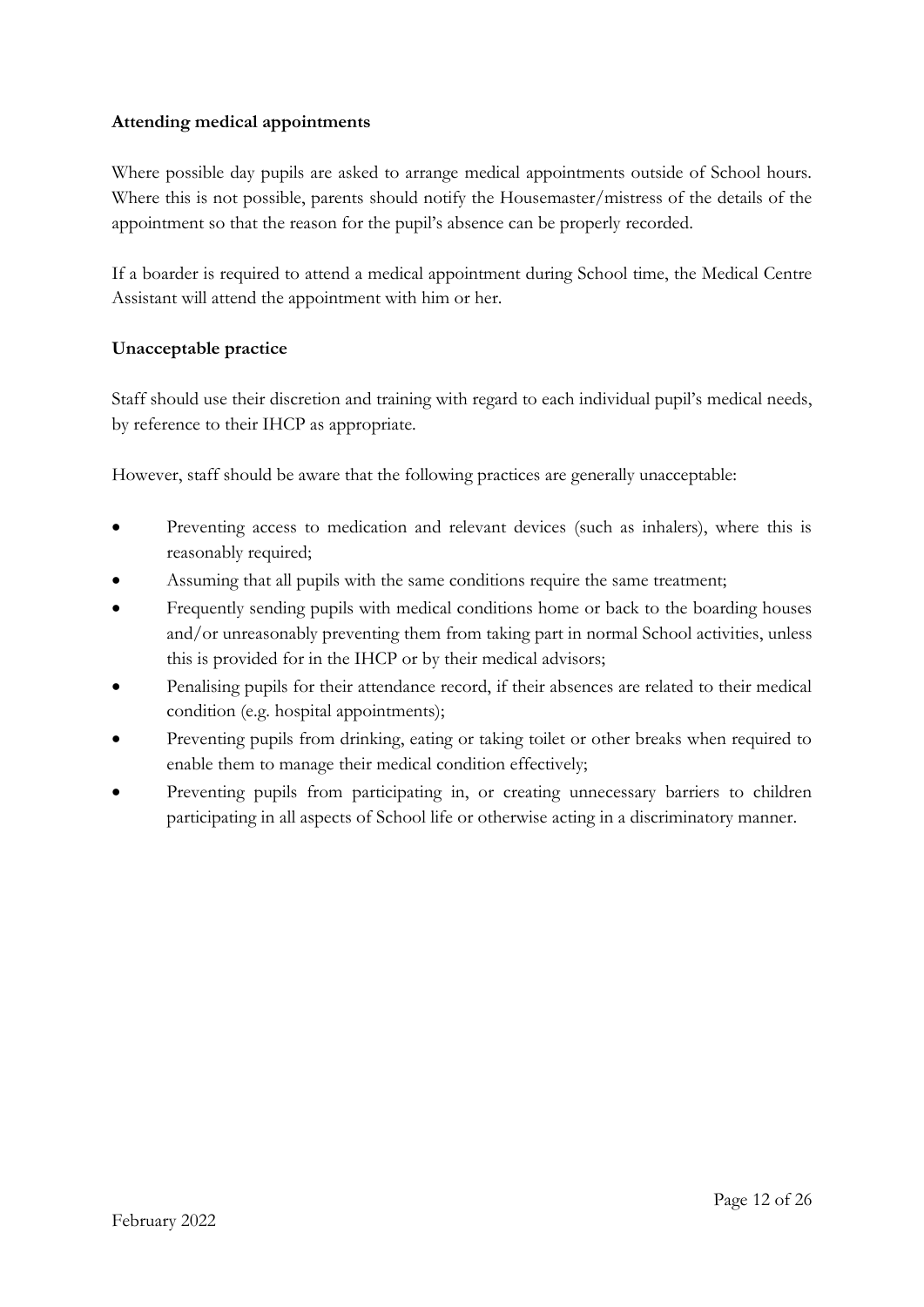#### **APPENDIX B**

## **A PROTOCOL FOR ADMINISTERING OCMs**

### **OCMs**

OCMs refers to analgesia such as paracetamol or ibuprofen.

When issuing medication, the following procedure should be followed:

#### Check

- whether the pupil is allergic to the medication
- whether the pupil has taken ANY medication recently, of any sort
- if so, what? (NB dosage and contra-indications)
- that the pupil has taken the OCM before and suffered no side effect
- the expire date on the medication
- NB Any recent OCM issue to a pupil from the School source will be recorded on the pupil's medical documents.

#### Administer

- The pupil should take the medication under the supervision of the nurse.
- No more than the recommended dose of any OCM should be administered in one 24-hour period, and issued on a dose-by-dose basis

#### Record

Record the details of issue via medical records. Such a record is kept so that an audit trail of OCM administration is possible. Such records are liable to inspection by ISI and by the Headmaster or Deputy Head (Pastoral).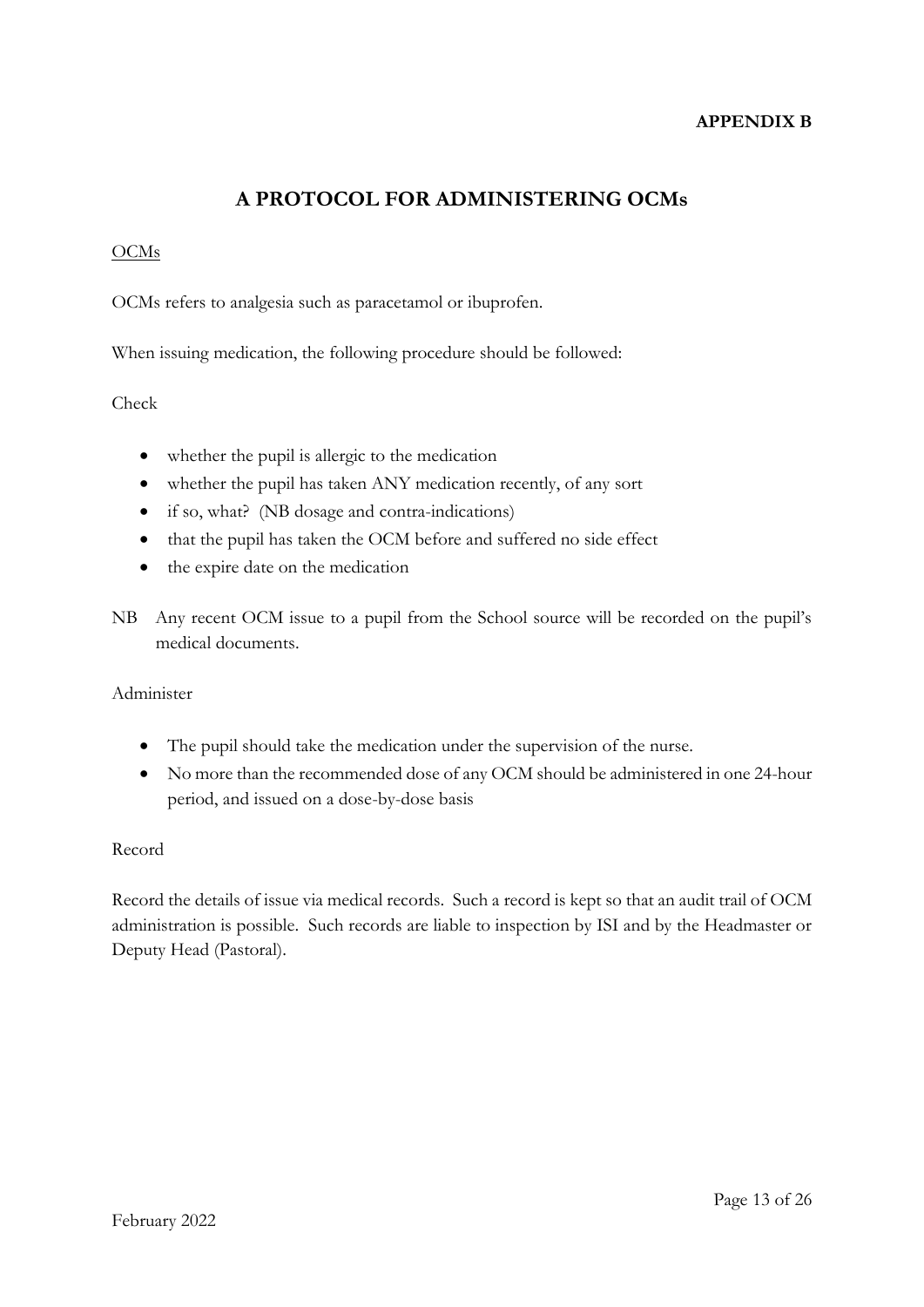### **PRESCRIBED MEDICATION INSTRUCTIONS**

### **READ THIS CAREFULLY**

You have been given this because you have been prescribed medication by the School Doctor. It is important that you remember the following to make sure that you use the medication safely:

- Make sure the medicine has YOUR name on the box.
- Make sure that the label and the box show the same medication name (sometimes there may be more than one name on the box as drugs often have a "trade name" and a "proper" name – for example "Nurofen" is the trade name of ibuprofen. If in doubt check with the Medical Centre staff).
- Take the medicine according to the instructions on the label.
- If you are on any other medicines especially herbal medicines or those that have been prescribed by someone other than the School Doctor – you should check that they are compatible with the new medicine. It is important to tell any doctor who is prescribing medicine for you what other tablets, inhalers etc. you are taking already.

### • **DO NOT LET ANYONE ELSE TAKE OR USE YOUR PRESCRIPTION MEDICINE**

- You should keep it safe in your room in a locked drawer, box or cupboard.
- Read the leaflet included with the medicine carefully  $-$  it will tell you how to take it (for example – should it be before or after food) and what side effects may occur. If you have concerns having read the leaflet speak to the Medical Centre staff (but remember that the leaflet will list all possible side effects rather than those that you might reasonably expect to have).
- You are being trusted to look after this medication yourself and take it responsibly as prescribed. If you cannot do this (for example if you lose or offer to share your medication), or if your medication is on the Controlled Drugs list, then you will not be permitted to self-medicate.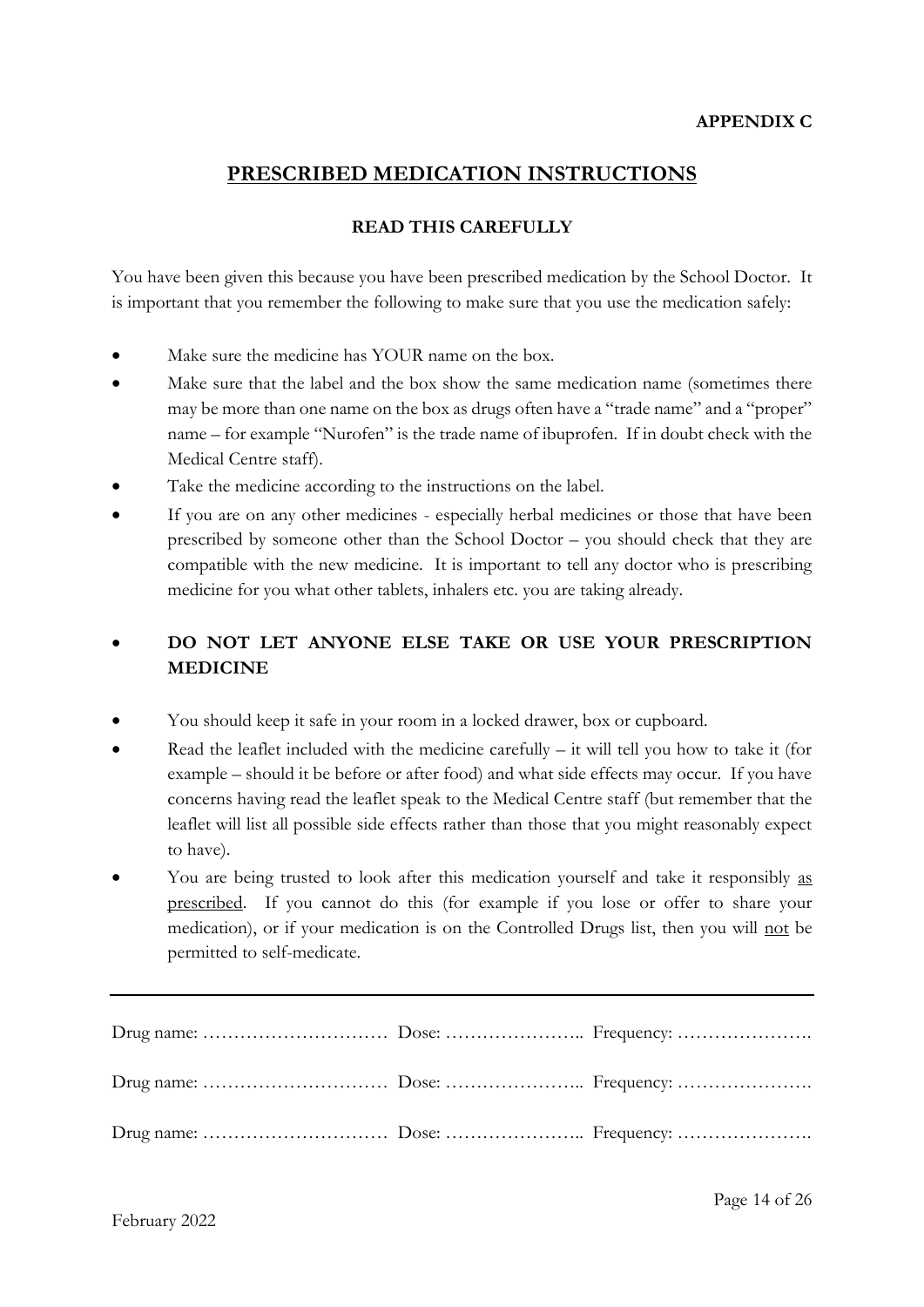- I confirm that I have read the instructions issued with this medication
- I confirm that I understand the instructions
- I confirm that I am happy to self-medicate

Date: ……………………………….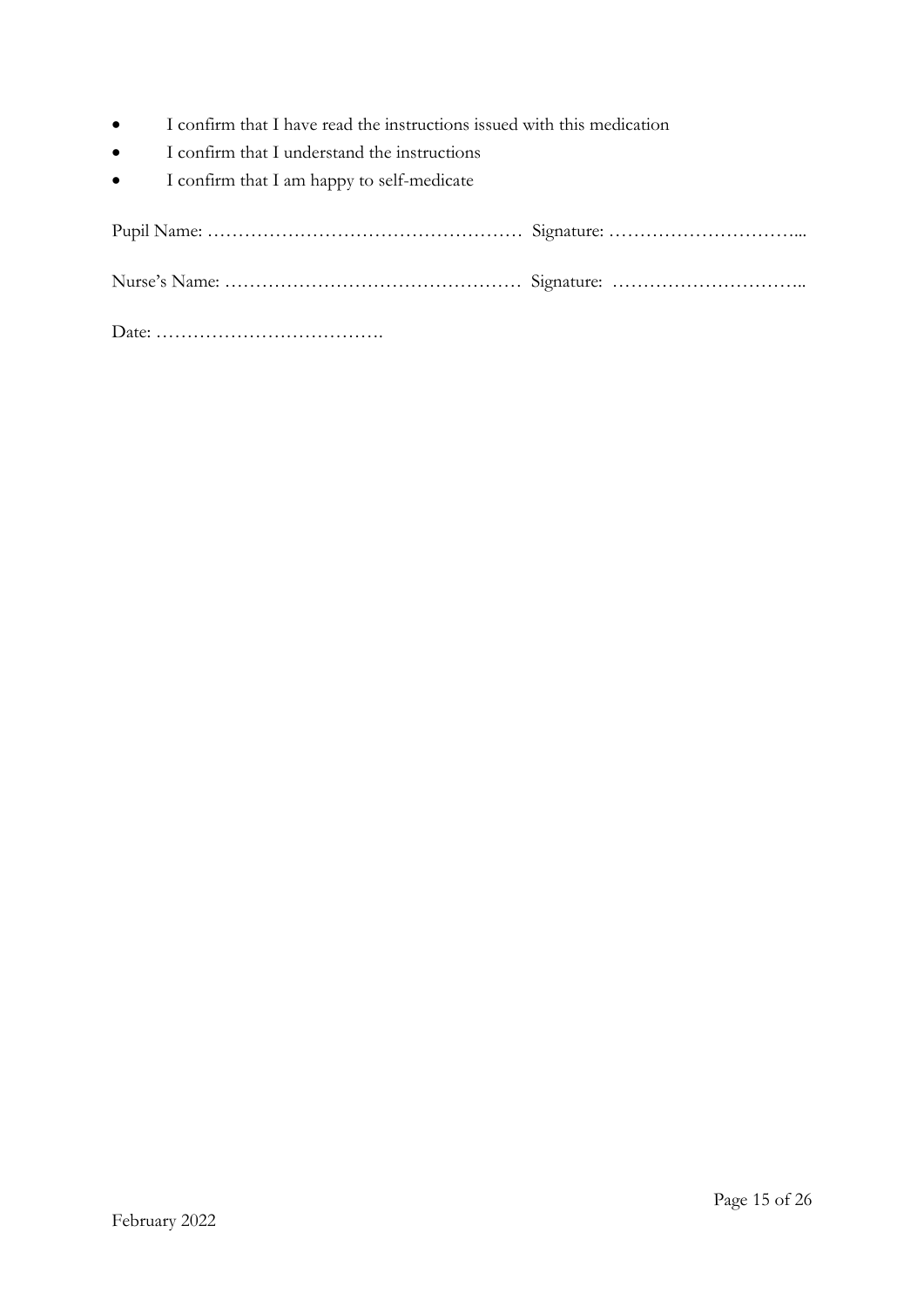#### **APPENDIX D**

# **PROTOCOL FOR EMERGENCIES/INJURIES (including on games pitches)**

- o For all situations outlined below, when the immediate accident has been dealt with: the pupil's Housemaster/Mistress and the Medical Centre must be informed as soon as possible.
- o Subsequently an accident report form must be completed see guidelines.

In the event of a clearly serious or life-threatening accident where it does not seem safe and reasonable to the first member of staff on the scene for the pupil to be taken to the Medical Centre, the following routine should be employed.

o The normal first-aid assessment of

#### AIRWAYS BREATHING CIRCULATION

Should be made and the pupil should not be moved unless this is necessary to prevent further injury or deterioration.

- o Clothing should be loosened, and the patient should be kept warm.
- o Nothing should be given by mouth.
- o Help should be sought immediately as follows:
	- (a) Summon the duty paramedic (for sports injuries), and/or
	- (b) Phone 999 and request an Ambulance. Use the protocol for summoning emergency services.
	- (c) Inform the Medical Centre. They will ensure medical details of the pupil are available where necessary and attend incident if able.

If offsite the responsibility for summoning the Ambulance should lie with the senior member of staff at the site of the accident and **not** with the nurse in the Medical Centre.

In the context of games injuries in particular the following should be noted: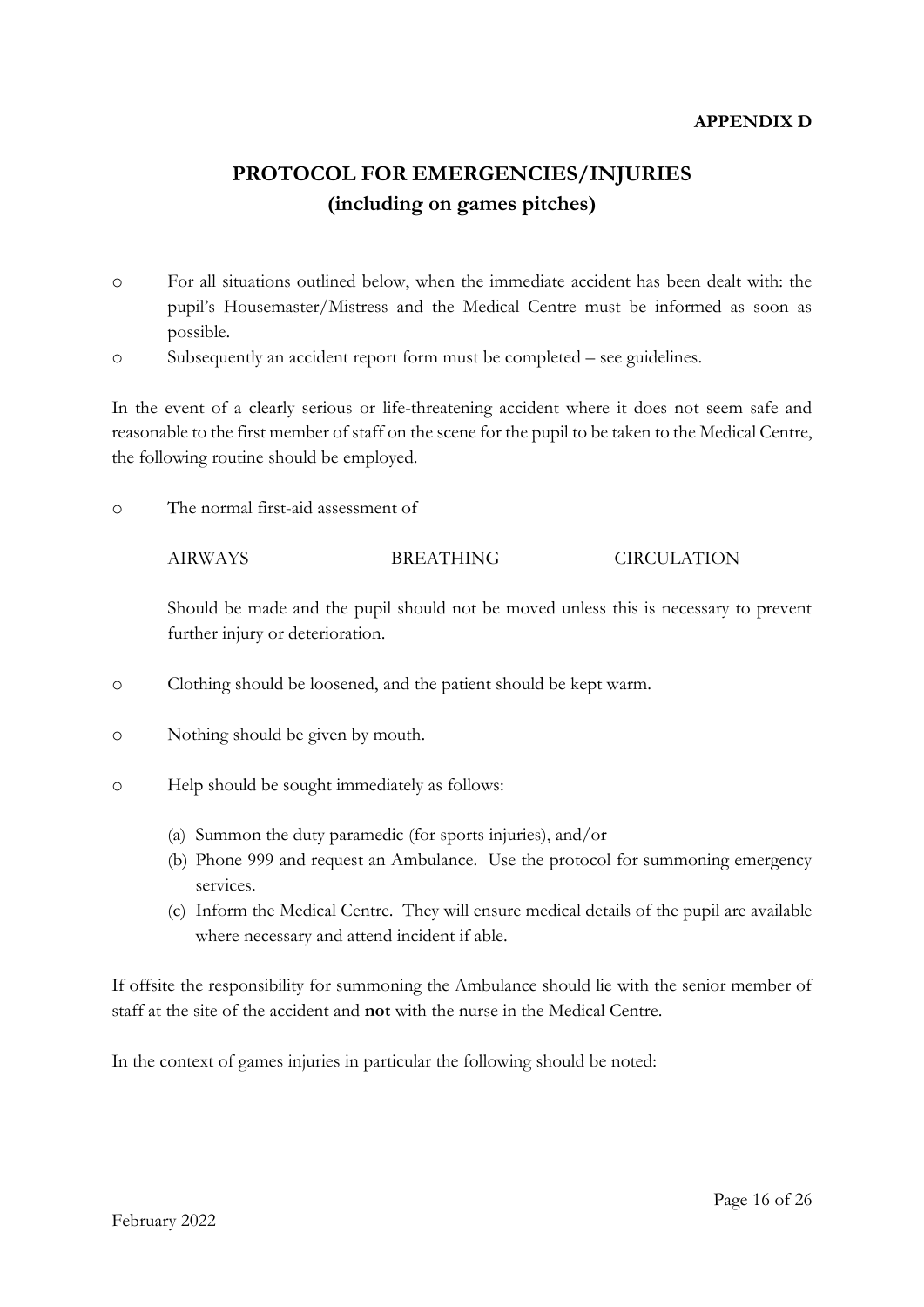#### Head Injuries

Head injuries occur in contact sports, especially rugby. Medical opinion is unanimous that any loss of consciousness whatsoever should oblige a player to leave the field and abandon that game. Any player suffering a knockout blow should therefore be observed during the following hours after an injury. The immediate management of a head injury in sport should be as follows:

- 1. If there is an impairment of consciousness such as a brief loss of consciousness or a period of confusion or disorientation, then that player should be removed from the pitch. In the rugby season the paramedic should be contacted. The player will be treated and observed for an appropriate period in the Medical Centre. If no paramedic is available the player must always be accompanied to the Medical Centre. The pupil will be admitted and observed for an appropriate period of time or transferred to The Emergency Department as required.
- 2. Any period of unconsciousness will disqualify the individual from contact sports. A strict protocol of assessment and graduated return to sporting activity, following a head injury will be followed. This is supported by MOSA and RFU guidelines. Further information can be found on the following link:

### [http://www.englandrugby.com/mm/Document/MyRugby/Headcase/01/30/49/57/retu](http://www.englandrugby.com/mm/Document/MyRugby/Headcase/01/30/49/57/returntoplayafterconcussion%20_Neutral.pdf) [rntoplayafterconcussion \\_Neutral.pdf](http://www.englandrugby.com/mm/Document/MyRugby/Headcase/01/30/49/57/returntoplayafterconcussion%20_Neutral.pdf)

### Neck Injuries

The neck is particularly vulnerable to injury because of its extreme mobility. It is especially vulnerable in contact sports such as rugby (a collapsed scrum or high tackle, for example) and the potential ramifications of such injury are very serious. If there is any suspicion of a significant neck injury then the following is essential:

- 1. First the game should stop, and ideally the paramedic should be summoned.
- 2. Where a neck injury occurs in any other context, a similarly careful approach is required. The patient should not be moved unless they are in immediate danger or require resuscitation. In the event of moving the patient being necessary, neck stability should be maintained if at all possible, but such movement should be a last resort. In such an instance, or that of a patient who is disorientated and unable to obey commands to remain still, then summon help as soon as possible.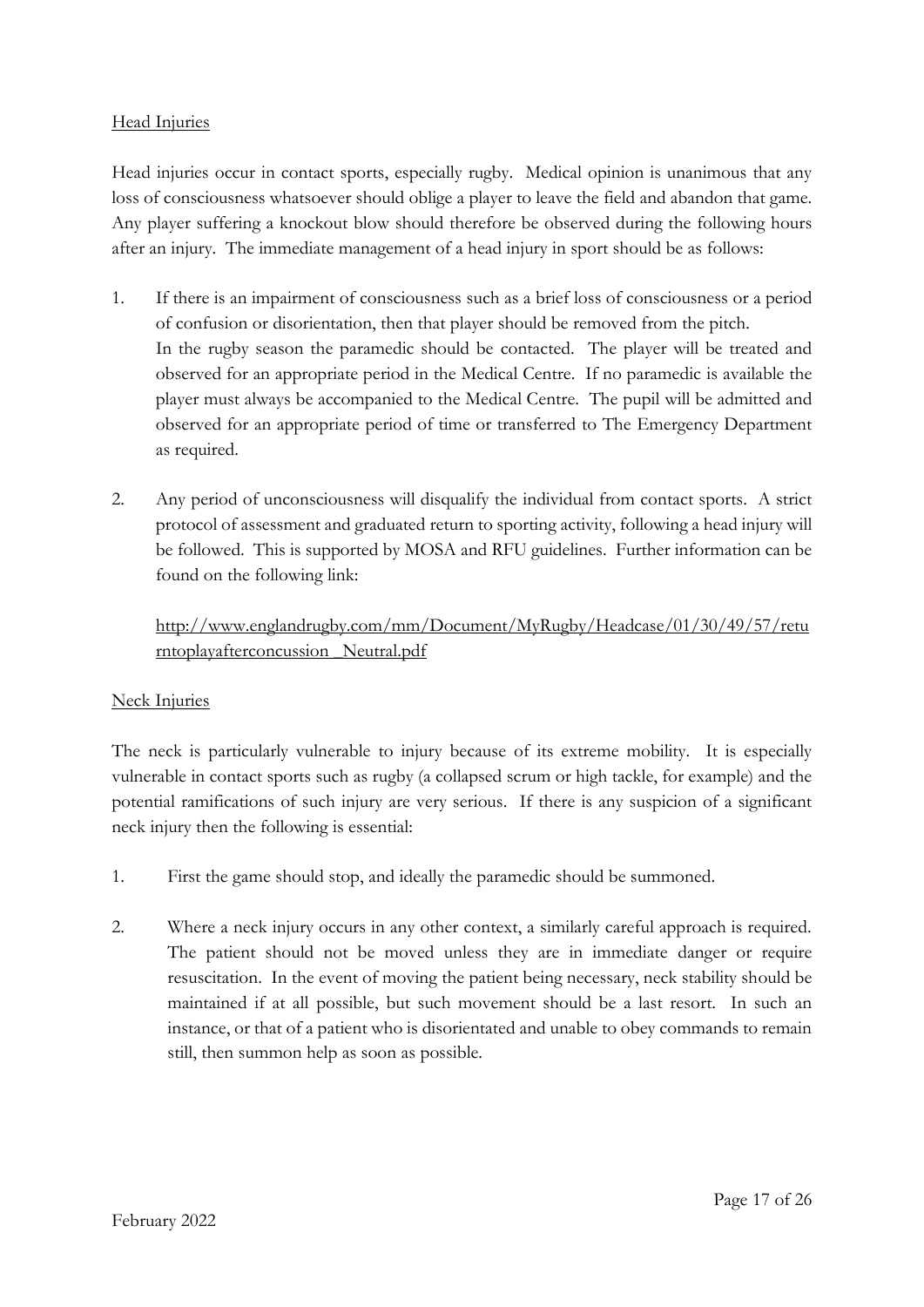#### Other Injuries

When a player has sustained an injury which clearly requires medical attention and he/she is able to walk satisfactorily, either he/she will be handed over to the paramedic or the teacher in charge of the situation must ensure that the player goes to the Medical Centre. The teacher will need to provide necessary information about the circumstances of the injury.

If a pupil has been injured in an away match, such that paramedic or Medical Centre treatment is required, he/she must be passed as 'fit to travel' by a competent medical person at the other school before return to Dauntsey's. The Medical Centre should be informed as soon as possible. He/she must be escorted to the Medical Centre immediately on return to Dauntsey's. Where such injuries require hospital treatment at the other school, it is imperative that the Medical Centre be informed on return to Dauntsey's, as there will often be follow-up treatment required (such as outpatient fracture-clinic appointments).

#### First Aid/Emergency Communications

All teachers in charge of games sports teams must have, or have access to, a medical bag for treating minor injuries. All teachers must have a copy of the emergency telephone numbers. During the Autumn and Spring Terms there will always be a paramedic on duty for major games practices and fixtures. The paramedic has a mobile phone and this number should be immediately accessible. Ideally, teachers should have a mobile phone to hand, or at least be clear where the nearest available telephone is. (The paramedic's vehicle should always be prominently parked, and it is acceptable to send a runner to get them if no phone is available.) The number can be obtained from the Medical Centre.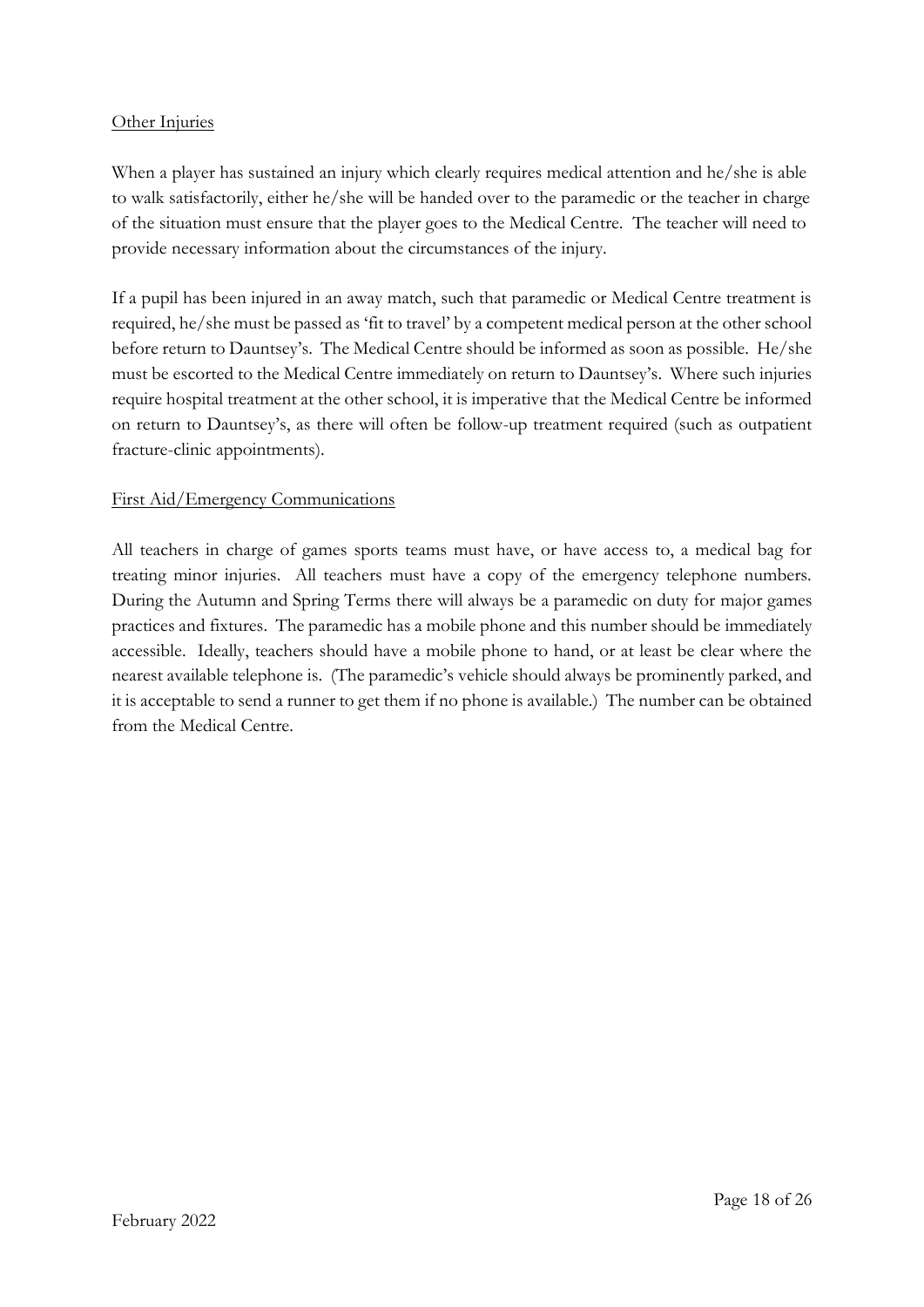#### **APPENDIX E**

### **FIRST AID PROTOCOL IN THE EVENT OF EPILEPSY**

#### 1. **Keep calm**.

- 2. **Remove possible sources of danger**. If the child is in danger (e.g. near a swimming pool, a hot radiator) he or she should be moved. Furniture and dangerous objects should be moved out of harms way.
- 3. **Protect and turn the head to one side if possible,** to guard against the air passage being restricted by the tongue or regurgitated food.
- 4. **Phone Medical Centre** for nurse to attend.
- 5. **Let the seizure run its course.**
- 6. **Reassure the pupil** during the confused period after seizure.
- 7. **Allow a period of rest**. The child will probably feel very tired and confused.
- 8. In the event of any spillage of blood, or other body fluids the procedure set out by the Medical Centre must be followed.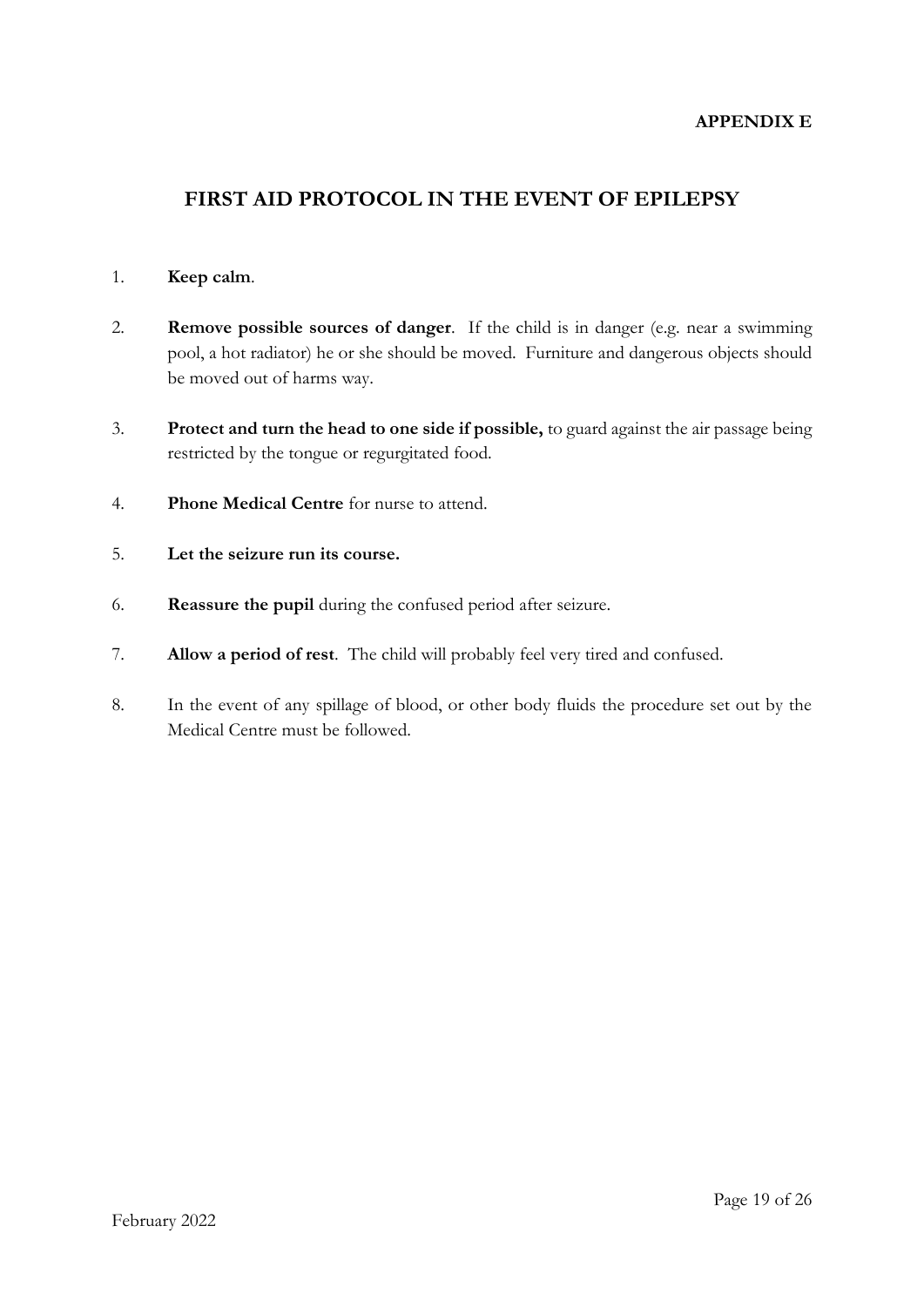### **PROTOCOL FOR CHILDREN WITH DIABETES MELLITUS**

Children suffering from Diabetes Mellitus are always on insulin. The pupil administers insulin themselves by injection 2-4 times daily or have an insulin pump. Provided that they are well and administer their insulin and then eat the correct diet there are usually no problems. However, a busy lifestyle sometimes results in them forgetting or not eating food after insulin and the most common complication is HYPOGLYCAEMIA – usually known as "going Hypo". This is caused by an abnormally low blood sugar level. Diabetics should always carry glucose or some other form of rapidly absorbed concentrated sugar and you should find the pupils concerned do so. The symptoms of Hypoglycaemia vary from individuals but normally are some or all of the following:

#### SWEATING, TREMOR, APPREHENSION, WEAKNESS

Followed by

DIZZINESS, BLURRED VISION, DOUBLE VISION, HEADACHE, SLOWED REACTION, UNCOORDINATED MOVEMENTS and maybe TWITCHING.

If not treated UNCONSCIOUSNESS can occur.

TREAT as soon as possible (delay is very dangerous) by giving the patient concentrated sugar which can be glucose, sweetened fruit juice, coca cola, sugar in water or even just milk.

Treatment in the above way is normally successful. Help with drinking may have to be given. When this treatment has been administered then take to the Medical Centre. If unconsciousness does occur while attempting to treat, contact the Medical Centre or dial 999 if finding a known diabetic pupil unconscious.

In the event of any spillage of blood, or other body fluids, the procedure set out by the Medical Centre must be followed:

It is very important that the children concerned live as normal lives as possible.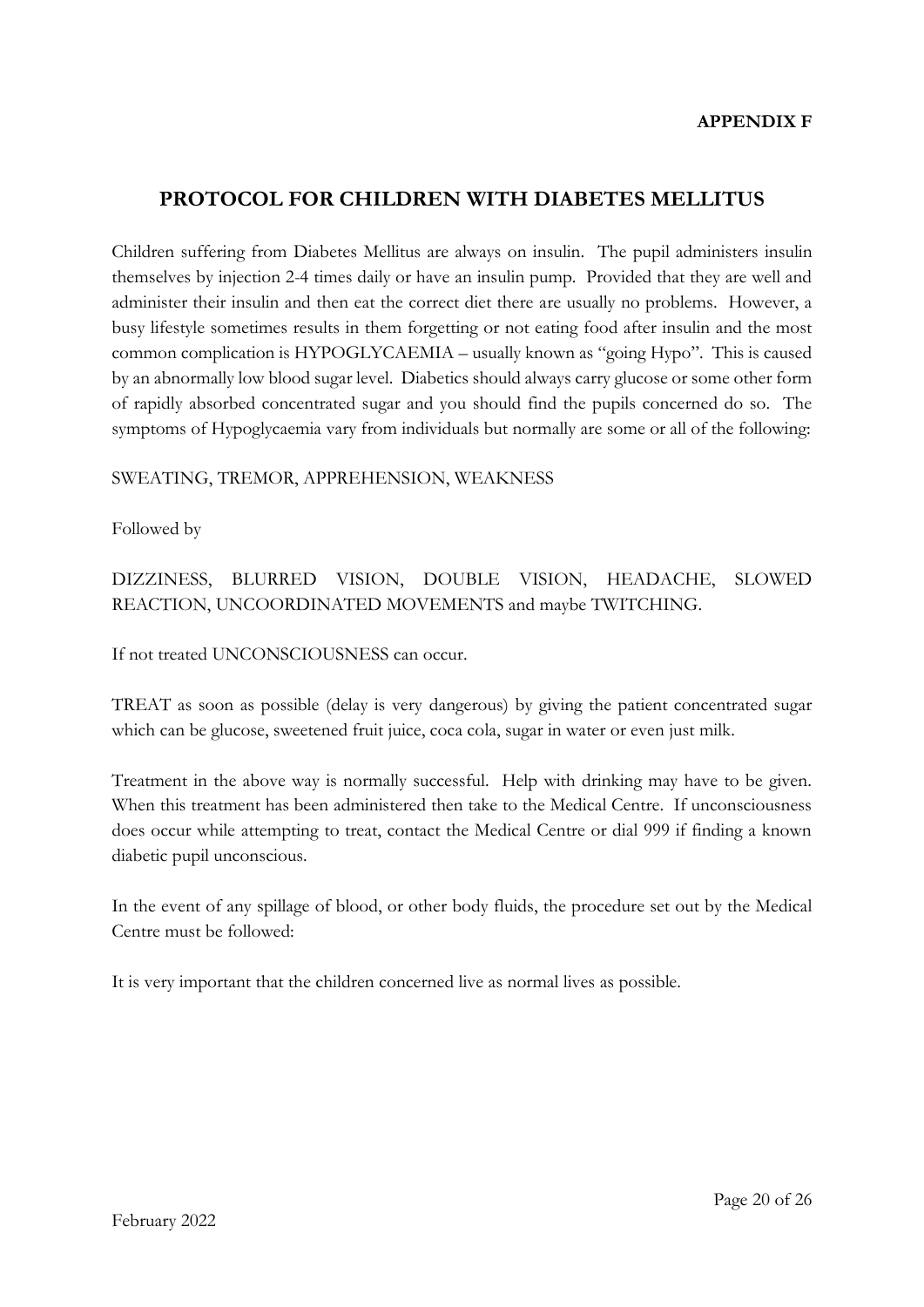### **PROTOCOL FOR PUPILS WHO NEED TO SELF-INJECT**

Dauntsey's will sometimes have pupils who need to inject insulin themselves. They will be encouraged to use the Medical Centre for storage and administration where this is practical. Those needing frequent injections will need to have equipment in their rooms. 'Sharps boxes' (for safe disposal of needles) should be supplied by the pupil or their parents in the first instance - but can also be re-supplied by the Medical Centre, Housemasters/Mistresses should seek advice, as necessary, from the Medical Centre in advance of a pupil's arrival at the School. Pupils (and their parents) should be made aware that they must take responsibility for avoiding injuries to others by using sharps boxes and not leaving injection equipment lying around. Cleaners, Matrons and other House Staff should be aware that there may be needles in the House, but the right to confidentiality of the pupil should be considered when making such information available, and consent obtained for this whenever possible.

If needles are found in or around the House they should be disposed of with care into a sharps box. If in doubt, contact the Medical Centre, but try to ensure that the needle is not left unattended where it might cause injury meanwhile.

### **PROTOCOL FOR NEEDLESTICK INJURIES**

### **In the event of any needlestick injury contact the Medical Centre for advice immediately**

In the event of Needlestick injury:

- o The injured party should encourage the wound to bleed, by running it under a tap or squeezing. Apply a clean dressing.
- o Pupils and staff may attend the Medical Centre.
- o If the "owner" of the needle can be clearly identified, then they should also attend the Medical Centre for blood tests – blood-born conditions such as Hepatitis can take time to develop after inoculation, so we are advised to test the "owner" in the first instance.
- o If the needle cannot confidently be traced to any pupil then the injured party may well be required to attend A&E for advice and testing.
- o In the event of any spillage of blood, or other body fluids, the procedure set out by the Medical Centre must be followed.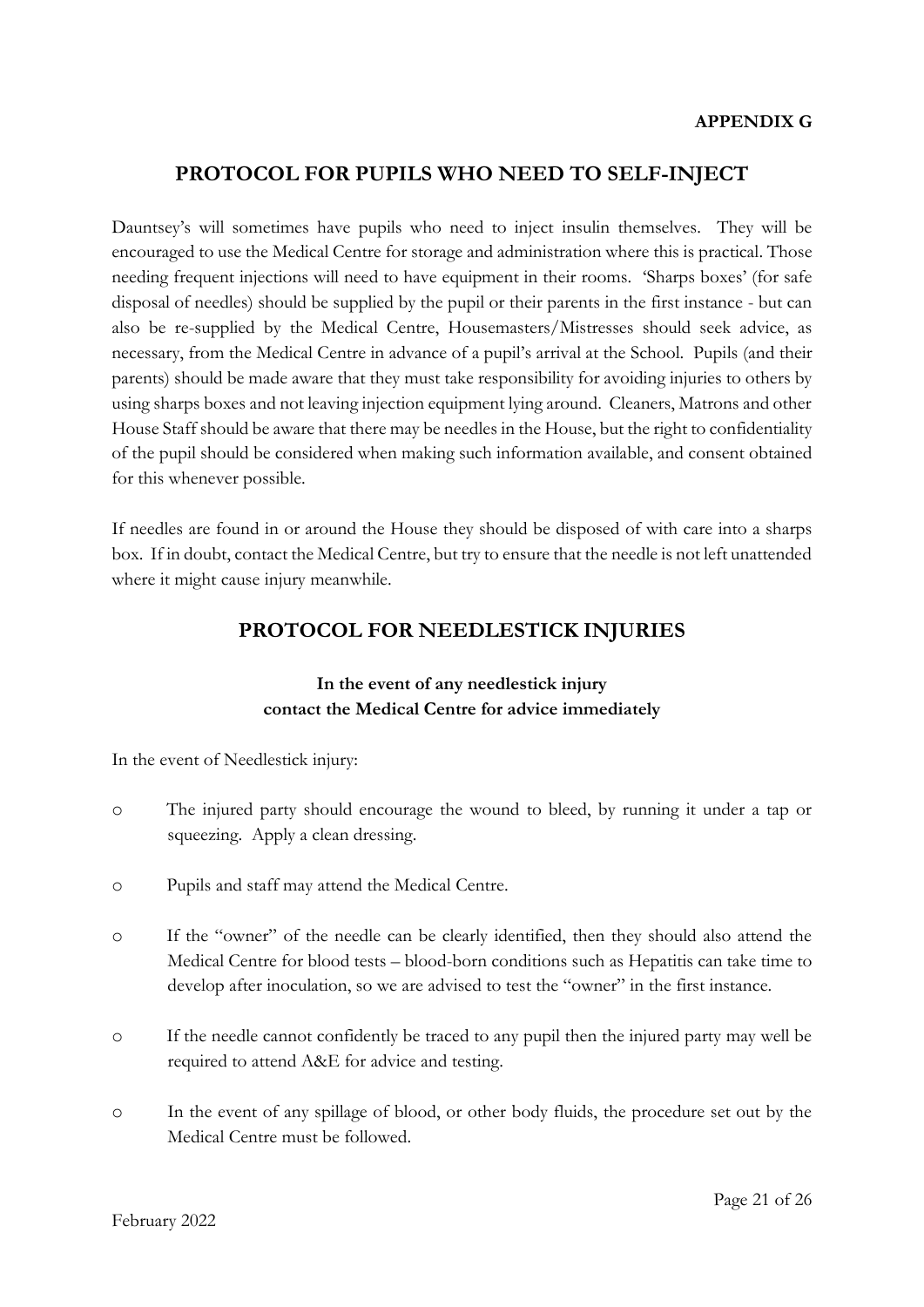# **Dauntsey's School Anaphylactic Shock Policy and Protocol**

Anaphylaxis is a severe rapidly progressive allergic reaction that is potentially life threatening. It may occur in a child or adult who is allergic to a specific food, drug or insect bite. The reaction causes substances to be released into the blood that dilate blood vessels and constrict air passages. Blood pressure falls dramatically and breathing becomes difficult. The amount of oxygen reaching the vital organs becomes severely reduced.

#### **Purpose**

To provide where practicable a safe supportive environment where students with anaphylaxis can participate equally in all aspects of school life.

To engage with students and parents of students with severe allergies in assessing risk and management strategies.

To ensure that School staff have the knowledge of how to respond to an anaphylactic reaction.

#### **Anaphylaxis Management**

The key to prevention of anaphylaxis in schools is good communication between parent and school. Each student will receive a medical declaration form prior to starting school, these are returned to the medical centre where any medical condition e.g. severe allergies are highlighted. The medical team will then contact parents to create an Individual Health Care Plan, the catering team along with relevant staff will also be informed. All students with severe allergies will have their photos displayed at various sites throughout the School, they will also be included on our medical condition list which is available for all teaching staff on the school computer system.

All pupils with prescribed auto injectors Epipen must always carry their medication with them. Day pupil's parents are responsible for supplying this along with a spare Epipen which we will keep in the medical centre while boarders supply will be maintained by the Medical Centre.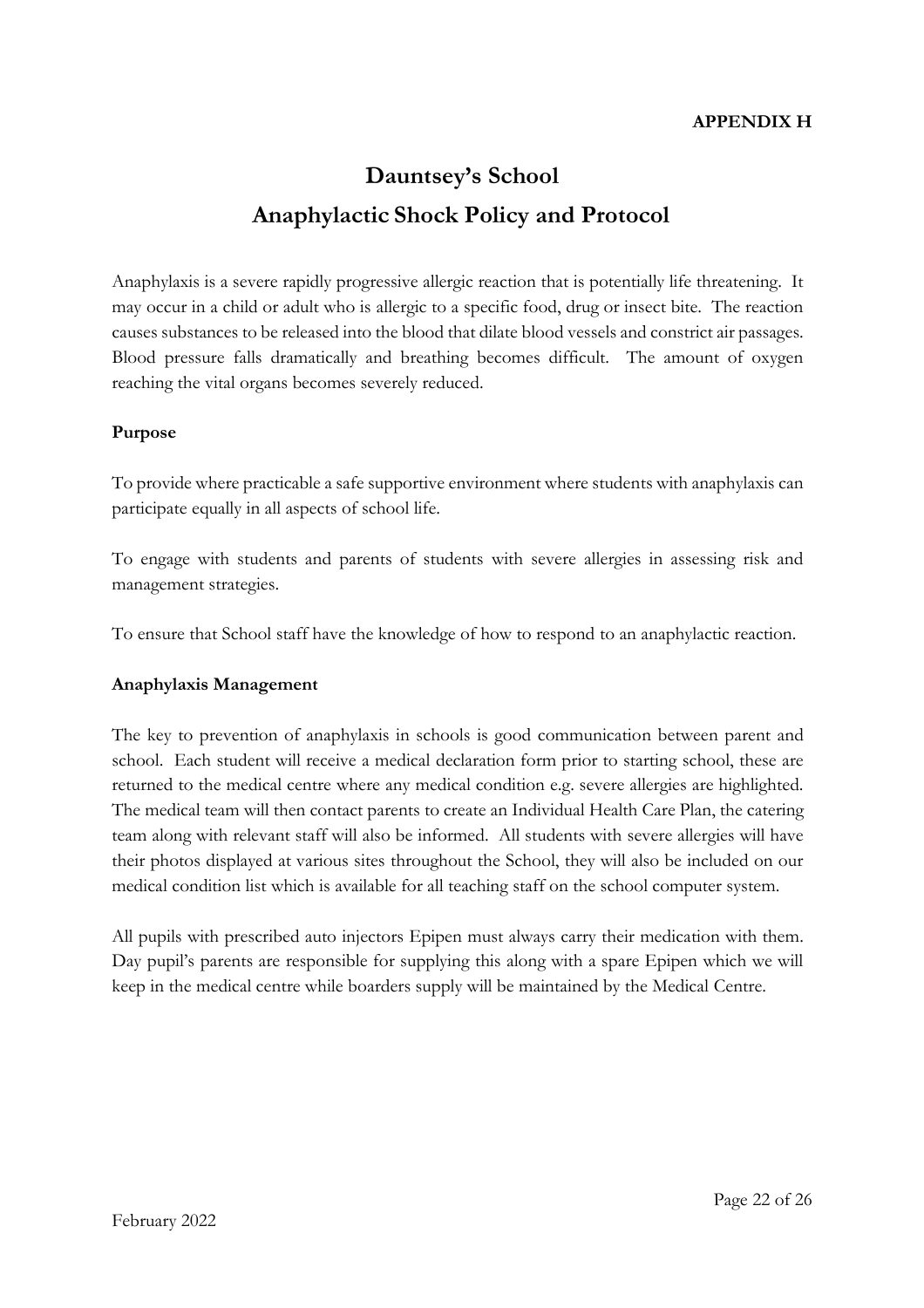#### **Staff Training**

All School staff are offered and encouraged to receive anaphylaxis management training especially staff who come in direct contact with pupils with severe allergies. They are also welcome to visit the Medical Centre where individual training is available.

#### **Emergency Response**

Do not leave the pupil. Dial 576 for Medical Centre or mobile 07977 221297. Observe for signs and symptoms continually. Give allergy medication as prescribed Cetirizine/Epipen. Adrenaline Epipen should be administered as prescribed into the outer side of the thigh midway between the knee and hip. Keep pupil lying down with legs elevated if possible or pupil can sit upright to aid breathing if preferred. If unconscious lay on their side in the recovery position. Always dial 999 for an ambulance if adrenaline has been administered. Await ambulance, escort to hospital, contact parents, Housemaster/mistress and Head Master

Jo Walford Nurse Practitioner Bsc (Hons) Medical Centre

Reviewed: February 2022 Next Review: February 2023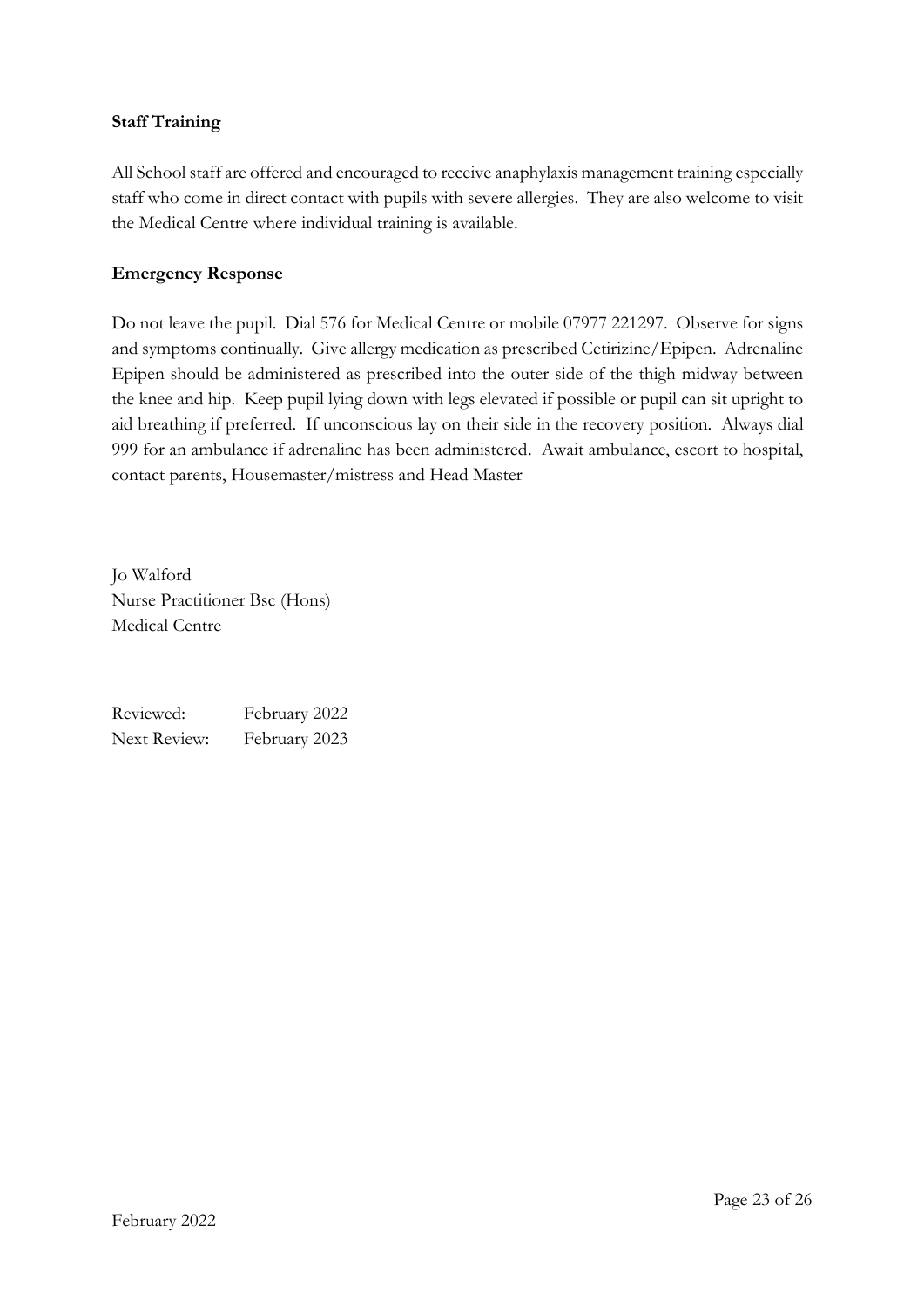#### **APPENDIX I**

# **PROTOCOL FOR SPILLAGES OF BLOOD OR BODY FLUIDS**

All staff must be aware that some body fluids **may** transfer infection:

- Blood
- Exudate or tissue fluid from burns/wounds
- Any other fluid if visibly blood stained
- Vomit

#### SPILLAGE OF URINE/FAECES/VOMIT/BLOOD

- To allow staff to deal safely and appropriately with spillages.
- To minimise the risk to staff during and after clearance of the spillage.
- It is incumbent on all employees to be aware of this policy and their own responsibilities under it.

#### Cleaning Procedure

#### **Wear appropriate protective gloves and use appropriately**

- Disposable cloths/paper towels.
- Appropriate disinfectant solution e.g. SCREEN or bleach/water solution.
- Waste bag.
- Remove as much of the spill as possible using paper towel.
- Place towels, plus gloves and any other equipment used in waste bag and seal.
- Keep staff and students clear from the area until completely dealt with.

Contact the Facilities Manager to arrange vacuum extraction of the area followed by steam cleaning.

Inform Medical Centre, who may offer additional advice in the event of a spillage of body fluids/blood.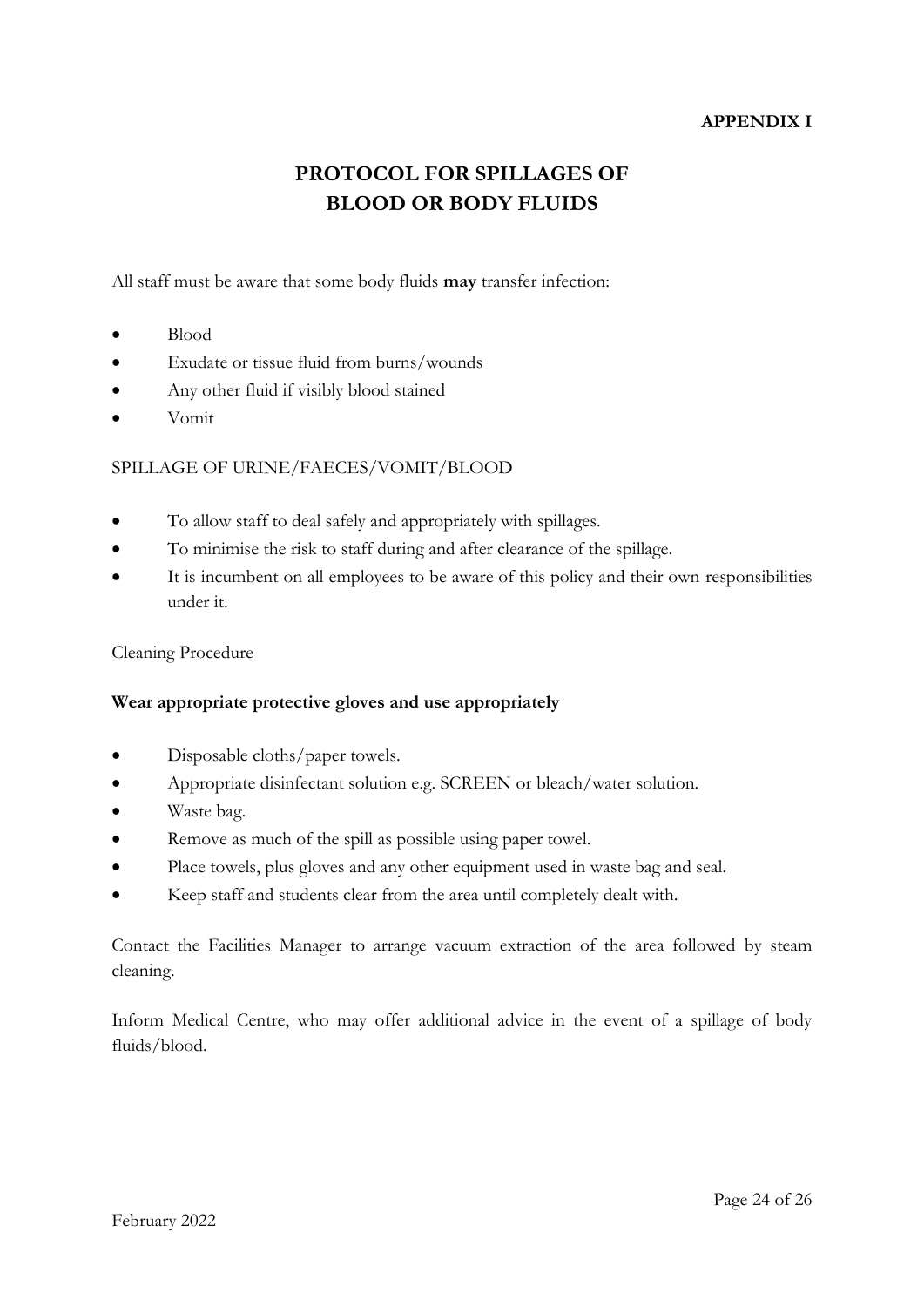### **APPENDIX J**

### **ASTHMA POLICY**

Pupils are encouraged to take part in all activities in the School.

All parents will be asked prior to joining the school to complete a medical declaration form their son/daughter has asthma and any current treatment. The Nursing staff in the Medical Centre hold a record of all pupils with asthma. A copy of the updated list is on iSAMS. Details of treatment, when provided by the parents, are kept by the Medical Centre that is open 24 hours a day.

All pupils are responsible for their own inhalers. The Nursing Staff keep a spare Ventolin / Salbutamol inhaler for emergency use in the Medical Centre.

The sports staff are all aware of asthma management. The aim of total normal activity is the goal for all.

All staff have access to information on how to help a pupil who has an asthma attack and what to do in an emergency. This protocol is available on the Staff/information area of the intranet.

### **ASTHMA PROTOCOL**

If an asthmatic pupil becomes breathless and wheezy or coughs continually:

Keep calm.

- 1. Let the pupil SIT DOWN in the position they find most comfortable, which is probably upright and leaning forward over a desk. DO NOT make them lie down.
- 2. Let the pupil take their usual reliever treatment via a spacer normally a blue inhaler. One puff with five breaths up to a maximum of ten puffs. If the pupil does not have their inhaler contact the Medical Centre for the emergency inhaler.
- 3. If the symptoms resolve after a period of rest the pupil can continue as normal.
- 4. If the symptoms do not resolve within 5 minutes contact the Medical Centre.